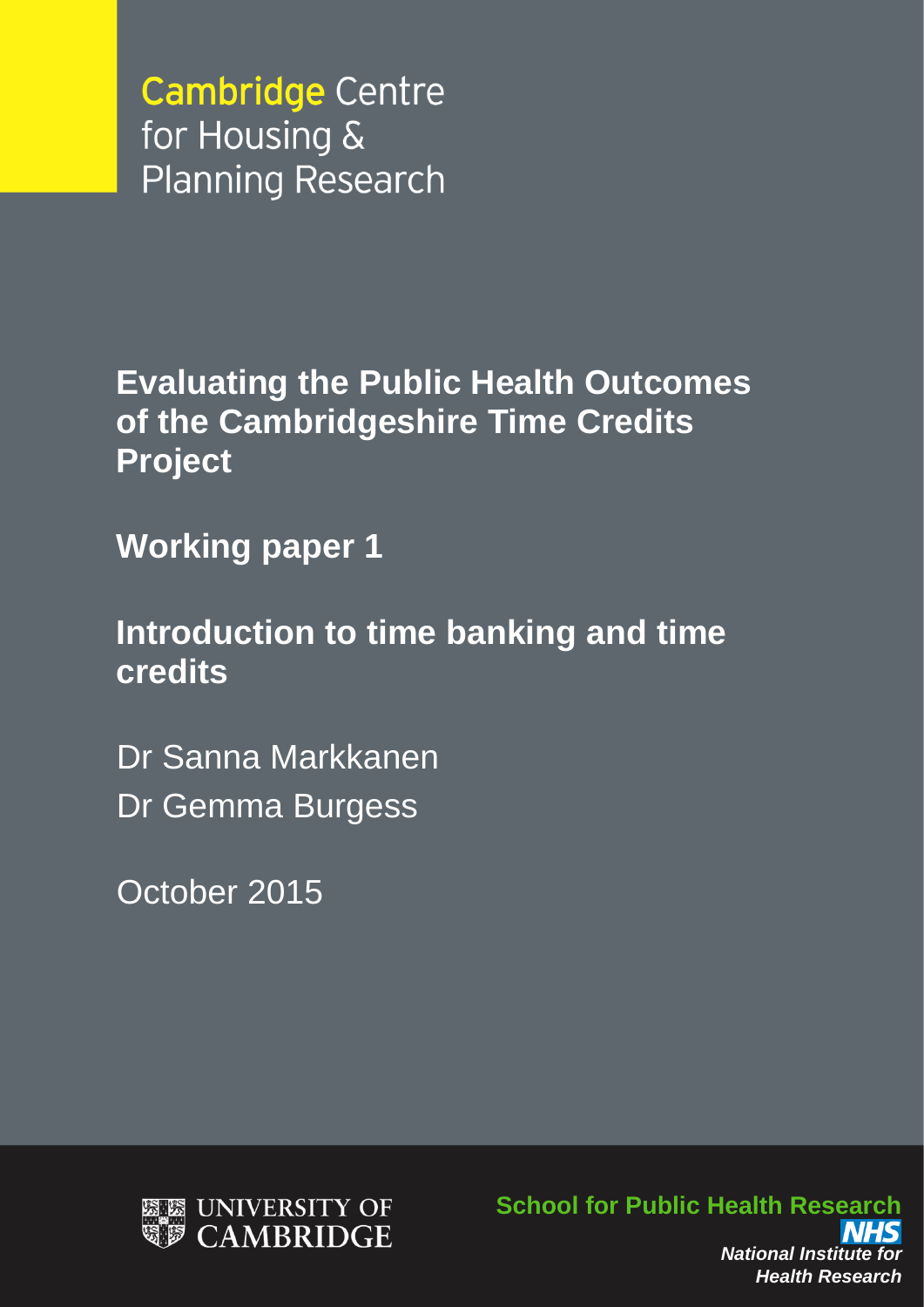# **Table of contents**

| 1 |     |                                                                      |  |  |
|---|-----|----------------------------------------------------------------------|--|--|
| 2 |     |                                                                      |  |  |
|   | 2.1 |                                                                      |  |  |
|   | 2.2 |                                                                      |  |  |
|   | 2.3 |                                                                      |  |  |
| 3 |     |                                                                      |  |  |
|   | 3.1 |                                                                      |  |  |
|   | 3.2 |                                                                      |  |  |
|   | 3.3 |                                                                      |  |  |
| 4 |     |                                                                      |  |  |
|   | 4.1 |                                                                      |  |  |
|   | 4.2 |                                                                      |  |  |
|   | 4.3 | Integrating time banks and time credit networks in Cambridgeshire 19 |  |  |
| 5 |     |                                                                      |  |  |
|   |     |                                                                      |  |  |

To cite this paper:

Markkanen, S. and Burgess, G. (2015) Introduction to time banking and time credits. Cambridge: Cambridge Centre for Housing and Planning Research.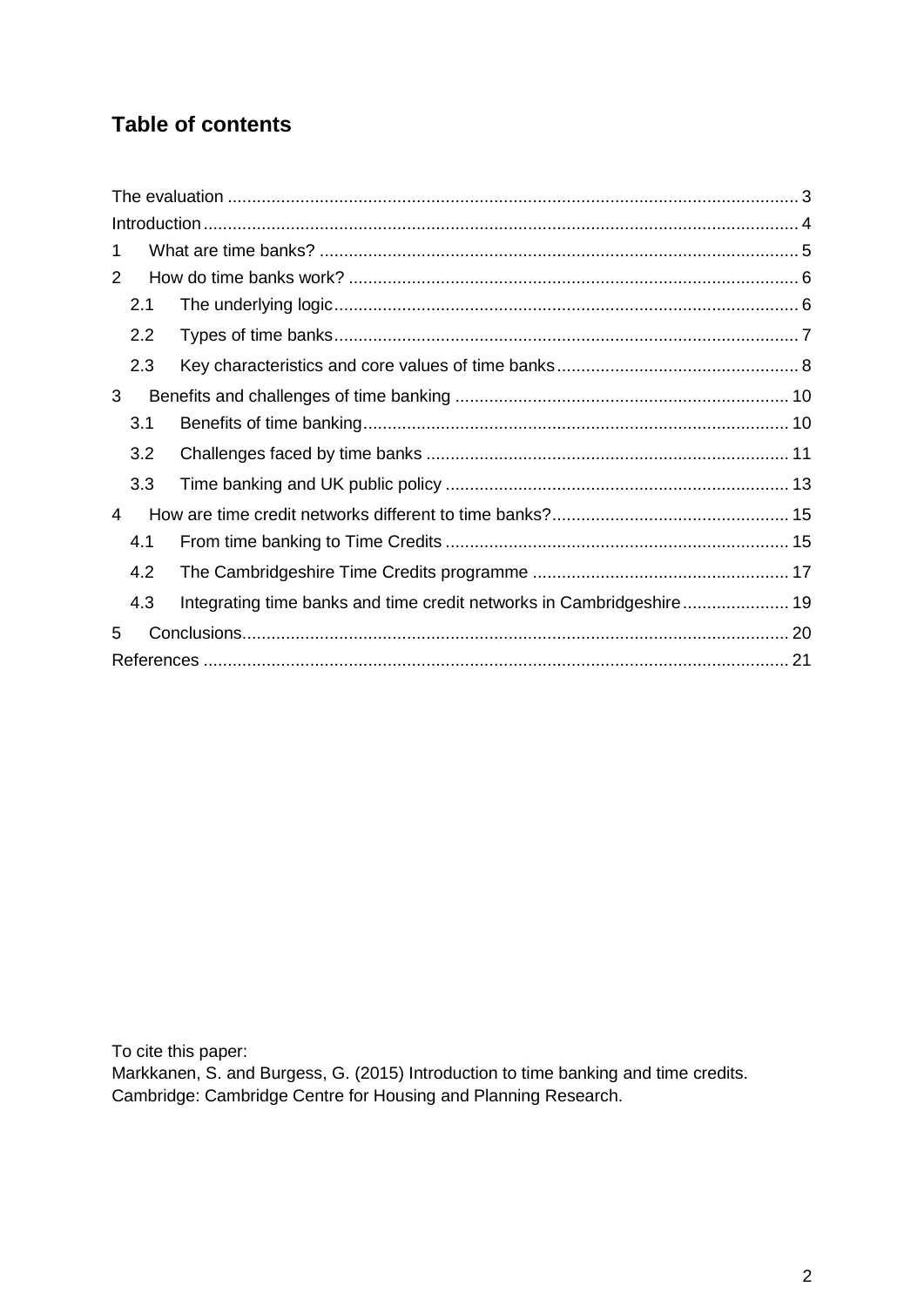## <span id="page-2-0"></span>**The evaluation**

The Public Health Practice Evaluation Scheme (PHPES) enables people who are introducing innovative public health initiatives to work in partnership with the National Institute for Health Research School for Public Health Research (NIHR SPHR) to conduct rigorous evaluations of their effectiveness. This scheme is particularly focused on local initiatives.

The aim of the evaluation of the public health outcomes of the Cambridgeshire Time Credits project in Wisbech is to determine its potential to tackle social exclusion, loneliness and deprivation and to assess the extent to which it can reduce health inequalities. The Cambridge Centre for Housing and Planning Research (CCHPR) is carrying out this research in collaboration with the Cambridgeshire County Council Community Engagement Team, Spice, and the Cambridge Institute of Public Health (CIPH).

The research uses a mixed methods approach that engages service users, practitioners and policy makers through interviews, surveys, focus groups and ethnographic research methods. One of the key research objectives is to analyse how this type of project can best secure positive health outcomes and how it could be sustainably established in other localities, should these benefits be demonstrated.

The main outputs will consist of an interim and final report with research findings detailing project outcomes for individuals, organisations and the wider community, disseminated in a range of accessible formats, e.g. a film, and a user guide aimed at local authorities, those commissioning and delivering health and social care services and those involved in establishing time credit projects.

The Principal Investigators of the research are Dr Gemma Burgess at CCHPR and Dr Louise Lafortune at CIPH. The research is being undertaken by Dr Sanna Markkanen at CCHPR. For more information about the evaluation please contact Sanna on [sm725@cam.ac.uk](mailto:sm725@cam.ac.uk) or 01223 330802.

This study was funded by the National Institute for Health Research's School for Public Health Research (NIHR SPHR): sphr.nihr.ac.uk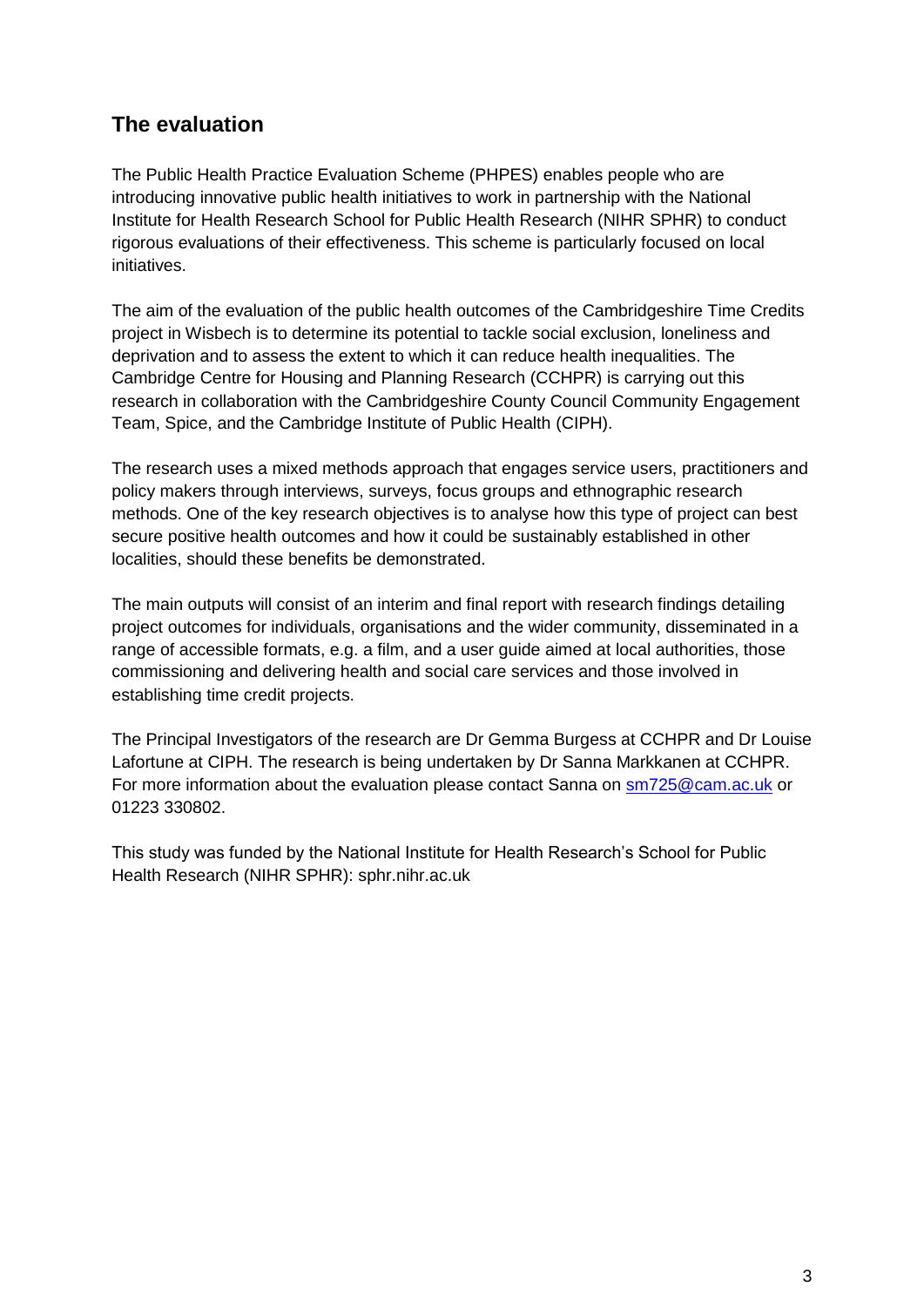## <span id="page-3-0"></span>**Introduction**

This is the first of a series of six Working Papers, each of which focuses on a separate aspect of the research. The purpose of this first Working Paper is to set the context for the evaluation. The first section of the paper provides an overview of the time banking movement and its origins. The second section looks at how time banks work, the different ways in which the time banking approach has been utilised, and the key characteristics and core values associated with time banking. The benefits of time banking and the enablers and obstacles to achieving positive outcomes are discussed in section three. Section four outlines the way in which the Spice Time Credit model has developed from time banking, and how the Time Credit model has been implemented in Cambridgeshire.

This paper draws primarily on desk-based research of existing literature on time banks, Time Credits, and time-based currencies more generally. An exception to this is the second part of section four, on the Cambridgeshire Time Credit programme, which is based on qualitative interviews with key stakeholders from Spice and Cambridgeshire County Council.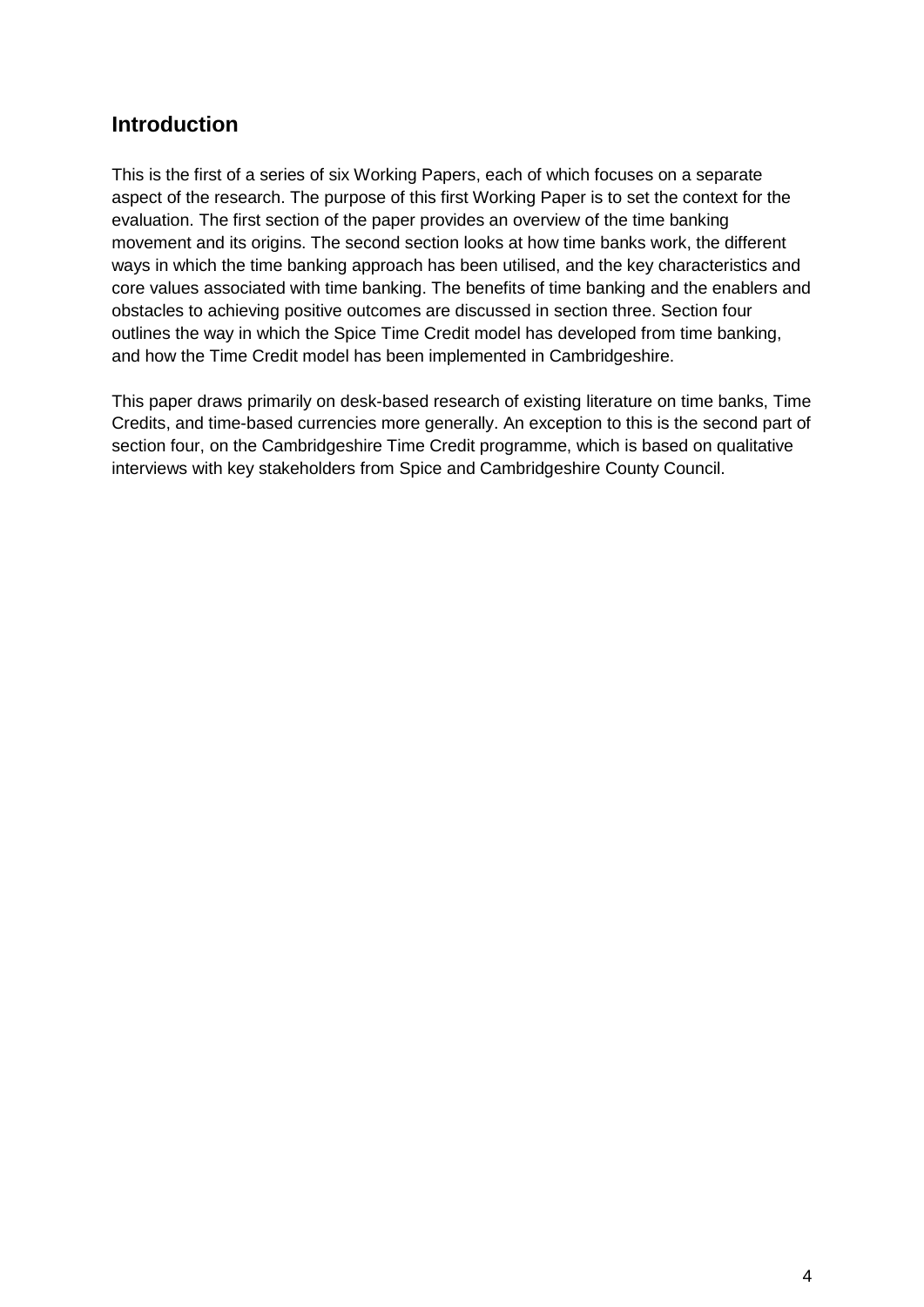### <span id="page-4-0"></span>**1 What are time banks?**

Time banks are a time-based currency system, a form of community currency where the value is pegged to time (Boyle, 2014). In their purest form, time banks are service exchange systems that value everyone's contributions equally, and which focus on social rather than economic improvements. Some variants of time banks, however, allow time credits to be exchanged for goods or supplemented by cash payments, or involve organisations and community groups in a greater capacity than the original model (for examples, see Cahn, 2004; Cahn and Gray, 2005; Weaver et al, 2015).

The exact origins of the time banking concept are unclear, but the concept itself is known to date back to the 19th century (Boyle and Bird, 2014). Some variants of this approach are known to have been operating in Japan in the immediate post-war era (Bretherton and Pleace, 2014). However, it is possible that the concept may have been developed independently in several places more or less simultaneously (Weaver et al, 2015).

The Member Organized Resource Exchange (MORE) programme at the Grace Hill Settlement in St. Louis is believed to be the first modern time banking project in the U.S. It was on this project that Edgar Cahn, who is often accredited for 'inventing' time banking, built his Time Dollars model in the 1980s (Weaver et al, 2015), as a means of rebuilding social networks and neighbourhood support in response to reduced social spending in the US (Boyle and Bird, 2014; Gregory, 2012). In the mid-1980s, Cahn founded the Time Dollar Network (now known as Time Banks USA) to promote the time banking approach as a tool to build caring community economies through inclusive exchanges of time and talents (Collom, 2007). Today, various types of time banks and their differently labelled local variants (such as Japan's *Fureai Kippu*, Washington Youth Court and the *bancos de tiempo* in Spain) are operating in over 40 countries in six continents (Boyle, 2014; Bretherton and Pleace, 2014).

Time banking in the UK was adapted from the US Time Dollars model and Local Exchange Trading Schemes (LETS) that were already in operation in several locations across the country (Seyfang, 2003). Supported by a grant from the King's Fund, the New Economics Foundation (NEF) organised a series of UK seminars with Edgar Cahn in 1997 (NEF, 2002; Seyfang, 2004a). The first UK time banking project was set up in 1998 in rural Gloucestershire and the movement has grown rapidly since then (Seyfang, 2003 and 2004a; Boyle and Bird, 2014). Together with a newly-founded time banking charity Fair Shares and two local initiatives (Valleys Kids in Wales and Gorbals Initiative in Scotland), NEF set up a national support network, Time Banks UK (now Timebanking UK), which became a charitable trust in 2003. The key objective of Timebanking UK is to develop time banking into "a widespread, mainstream tool to provide participatory, inclusive, empowering service delivery models for health, community development, education, training and social welfare" (Seyfang, 2003: 258, see also Boyle and Bird, 2014). In 2014, Timebanking UK had some 300 member organisations whose members had exchanged over 2 million time credits (Boyle and Bird, 2014).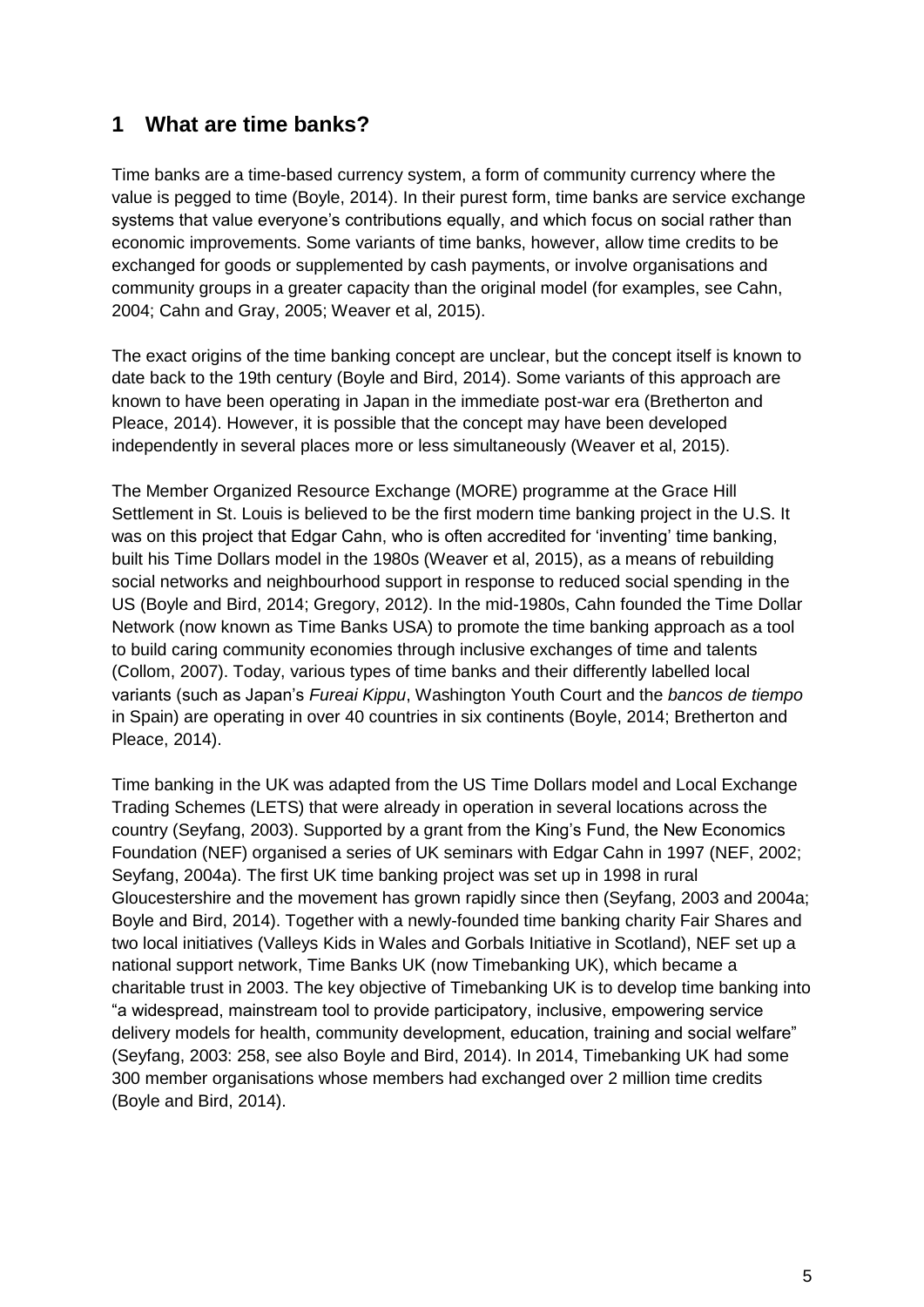## <span id="page-5-0"></span>**2 How do time banks work?**

#### <span id="page-5-1"></span>**2.1 The underlying logic**

Time banks are typically community-based organisations that provide the framework for giving and receiving services in exchange for time credits. One hour of time helping another member of the network equals one time credit (or a time dollar), which can then be used to buy an hour of someone else's time (Cahn, 2004). The underlying logic is that of reciprocity and equality: the participants are encouraged to spend as well as earn time credits, and everyone's time in valued equally. In other words, the value is the time the participants give rather than the skill (Gregory, 2014). By encouraging people to share their time and skills with their community and neighbourhood, time banks work towards building stronger social networks and more cohesive communities.

Time banking has been developed on the idea of there being two economies: the 'market economy' and the 'core economy'. The market economy relies on people's material, intellectual, financial and physical assets that can be traded at a commercial price in a competitive market (Granger, 2013). It picks and chooses the people, communities and specialized skills it needs, enabling those with marketable skills and resources to get more while excluding people who lack these skills and resources, such as the poor, the elderly, the frail and the uneducated.

The 'core economy', on the other hand, consists of the non-monetary, unmeasured sector of the economy comprising family, neighbourhood and community, including unpaid housework and caring for family and relatives (Boyle, 2003; Cahn, 2004). In the 'core economy', exchanges are built on a sense of obligation and reciprocity, rather than price determined by supply and demand. Unlike the market economy and skills associated with this, the 'core economy' is often taken for granted and given little value (Cahn, 2004).

Co-production is a conceptual framework for bridging the two economies and elevating the function of the 'core economy' to a level equal to that of the market economy (Cahn, 2004). It regards the role of the social support provided by family and neighbours as essential in underpinning everything else in the economy and builds on a notion of all people as assets. Even those typically excluded from the traditional job market, such as the old, the young, the uneducated, disabled and ill, are regarded as capable of making an important contribution as everyone has something valuable to give (Boyle, 2003). The co-production principle is integral to the time banking approach, but has also been expanded to consider the role that people who are normally labelled as service 'users' can play to help improve the design and delivery of those services they are recipient of and, by working alongside professionals, achieve more positive outcomes through co-production (Boyle, 2003; Boyle and Bird, 2014).

Incorporating the principle of co-production, time banking aims to build a healthier relationship between the monetary economy and the core economy by valuing the contributions of individuals who have been overlooked by the monetary economy. It can also be used to provide new entry points into the monetary economy (Seyfang, 2004a).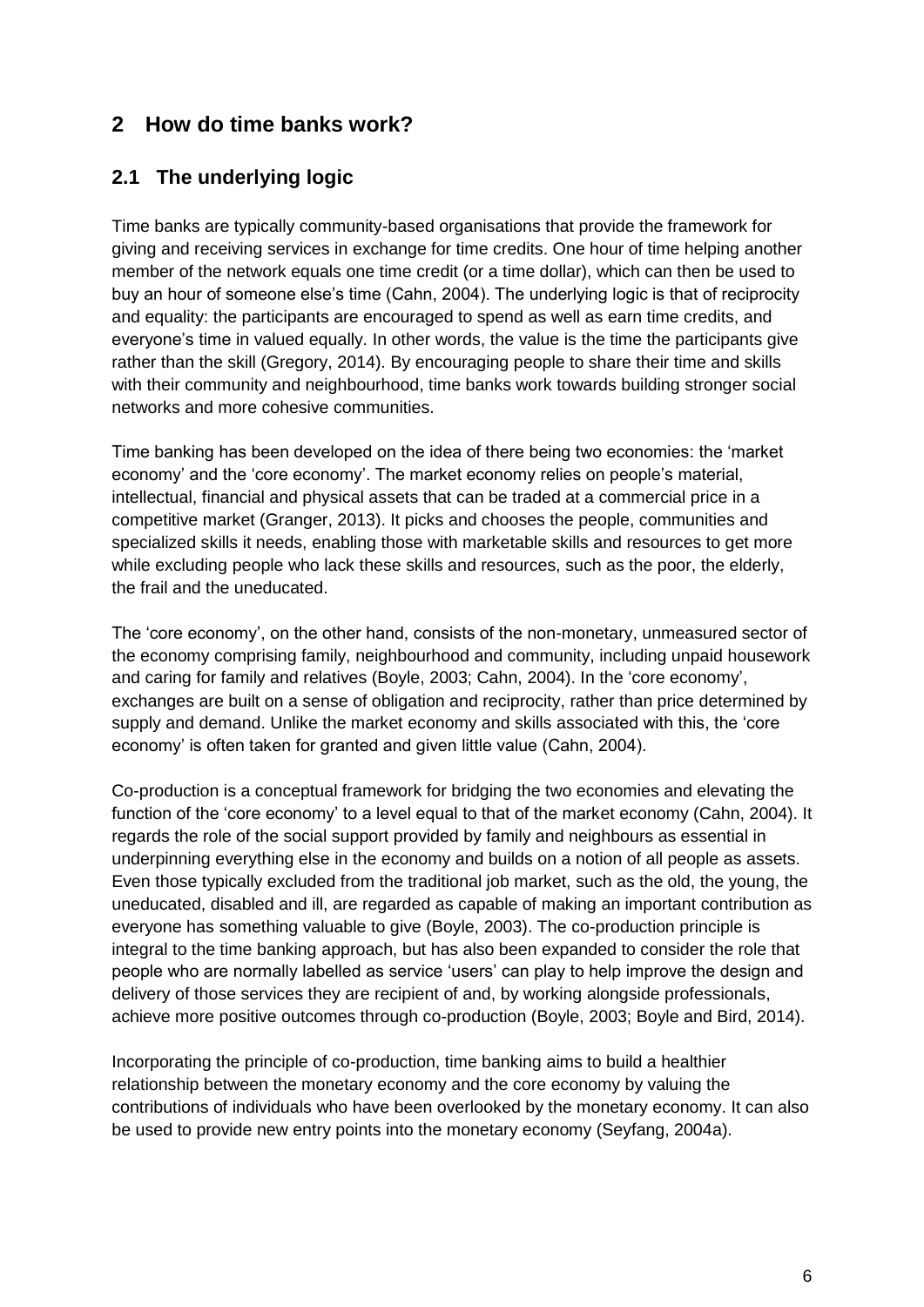#### <span id="page-6-0"></span>**2.2 Types of time banks**

Time banks operate in a variety of different settings and the scope, scale and character of the schemes can vary considerably. Most time banks are either place-based (small local area such as a neighbourhood, or a broader area such as a local authority) or are missionbased (such as focused on senior care, juvenile justice etc). They may arise spontaneously, or with support from other time banks, local authorities or NGOs (Weaver et al, 2015). Some are embedded in existing social service institutions, such as schools, churches, food banks, or health organisations (Carroll and Bellotti, 2015).

The services exchanged in time banks can range in terms of sophistication (the level of expert skill or knowledge required) from simple to complex, and may include sensitive personal services, such as child-minding or provision of personal care (Weaver et al, 2015). Typical services exchanged in time banks include giving lifts, befriending, small household repairs and gardening. The time banking approach, however, is a flexible tool that can be adapted to address a range of needs or requirements depending on the setting, including targeting specific types of activity or client groups (Weaver et al, 2015).

As time banking has evolved, several variants of the original time banking model have emerged, including some that specifically facilitate access to goods or services that people could not otherwise afford due to adverse financial circumstances. Some time banks have been developed to address a specific issue with a clearly defined target group and outcomes in mind (Granger, 2013; Weaver et al, 2015). Others have made a broader range of facilities, equipment and professional services available to their members by allowing organisations to join as members (Weaver et al, 2015).

In the US, time banking has been used in different ways in a variety of settings, including the juvenile justice system, elementary school education (Cahn and Gray, 2005) and healthcare (NEF, 2001; Rosenberg, 2011). In the UK it has been employed in the criminal justice system, health service settings and to address social isolation and facilitate social inclusion by, for example, developing lunch clubs for older people and social car schemes for isolated people in the countryside (Boyle and Bird, 2014; Gregory, 2012; NEF, 2002). Time banking is increasingly integrated in a variety of health, education and regeneration initiatives to facilitate involvement of the socially excluded in community activities (Seyfang, 2004a and 2004b; 2006). The Rushey Green time bank in the UK grew out of GP practitioners' desire to address the root causes of ill health arising from anxiety and social isolation to get away from prescribing medication for problems they knew to be social rather than medical in origin (NEF, 2002; Seyfang, 2003). The Skills Swap project in London was adapted from the time banking approach but involves swapping skills and know-how rather than time (NEF, 2001). The Gorbals time bank in Glasgow was set up to promote social inclusion and address a wide variety of issues including health inequalities, community safety, unemployment, lack of skills and educational achievement. In recent years, the Euro crisis has resulted in growth in time banking in a number of European countries (Granger, 2013).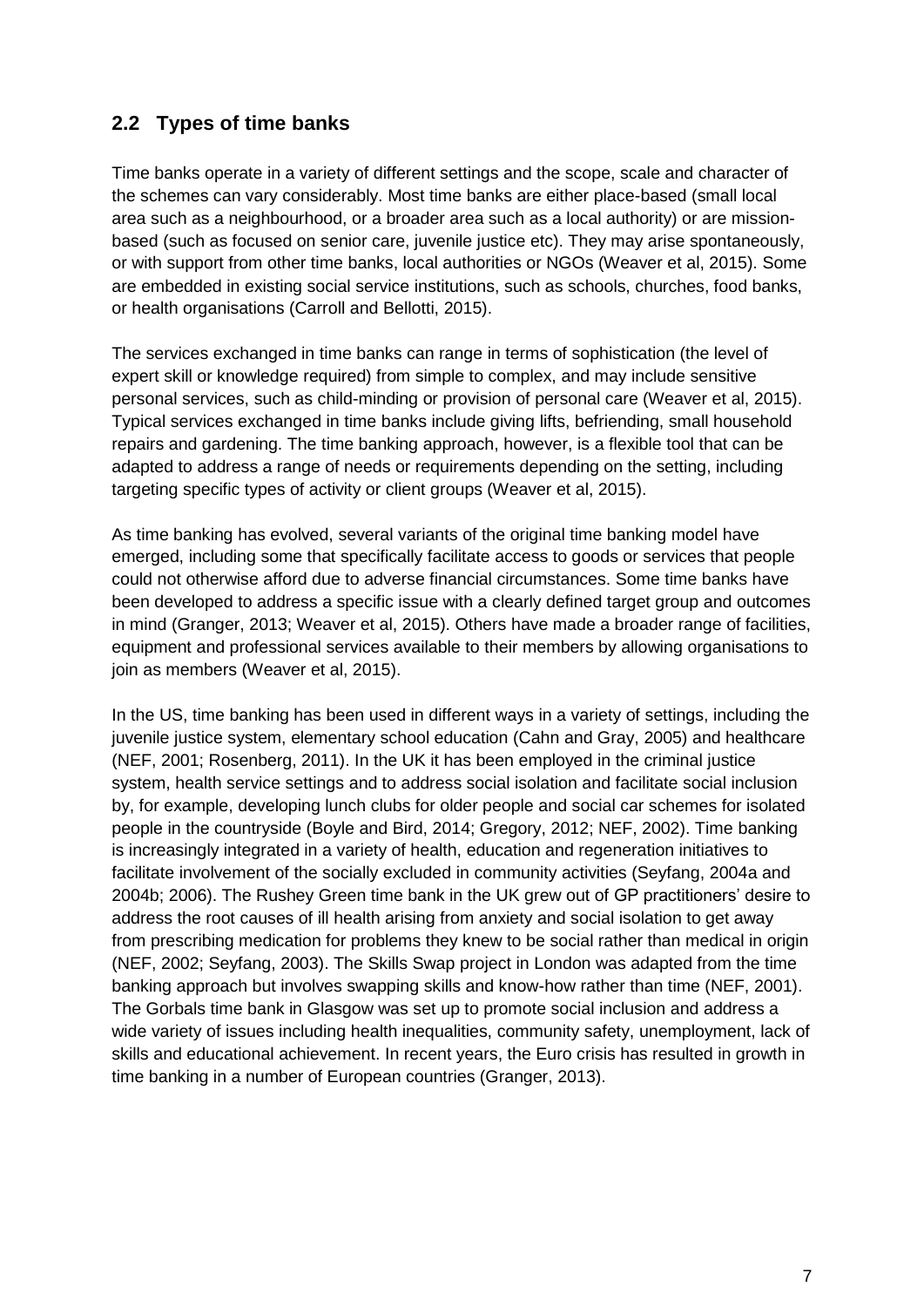#### <span id="page-7-0"></span>**2.3 Key characteristics and core values of time banks**

In spite of the diverse range of different types of time banking projects across the world, there are some basic characteristics that most time banks tend to have in common with each other. These include:

- Employing a time broker or a service broker (who is often a paid worker), who recruits participants, maintains a database of services, arranges transactions and balances the accounts. In some (reasonably rare) instances a member or members take on this responsibility on a volunteer basis.
- Details of the participants' skills, availability, likes, dislikes and needs are stored confidentially in the time bank computer.
- One hour of time always equals one time credit / time dollar.
- Time credits / time dollars are 'banked' in the time bank and can be 'withdrawn' when needed, or donated to someone else.
- Computer software counts each transaction and issues regular statements to the participants.

(Boyle and Bird, 2014; Seyfang, 2003 and 2006; Timebanking UK, 2011)

There is also a set of co-operative, egalitarian principles that function as the 'core values' of time banking and which make time banking different from traditional volunteering. These include:

- Inclusion and recognition of people as assets: everyone has something to give, and everyone's contribution is welcomed.
- Redefinition of work to include the typically unpaid 'core economy' work in the neighbourhood and community: everyday skills are valuable and needed in the development of sustainable social development.
- Equality: everyone's skills are valued equally. One hour of time given always equals one time credit, regardless of the level of skill required or the type of task.
- Reciprocity: time banking is a model of mutual volunteering seeking to develop reciprocal social relationships instead of dependency.
- Community and social capital: time banks seek to provide the framework for the development of supportive and secure social networks.

(Boyle and Bird, 2014; Bretherton and Pleace 2014; Carroll and Bellotti, 2015; Granger, 2013; NEF, 2001; Seyfang, 2003, 2004b and 2006; Volunteer Now, 2011; Weaver et al, 2015)

In basic terms, time banking is a way of rewarding active citizenship and community engagement. As such, it is regarded as a powerful tool for social inclusion and community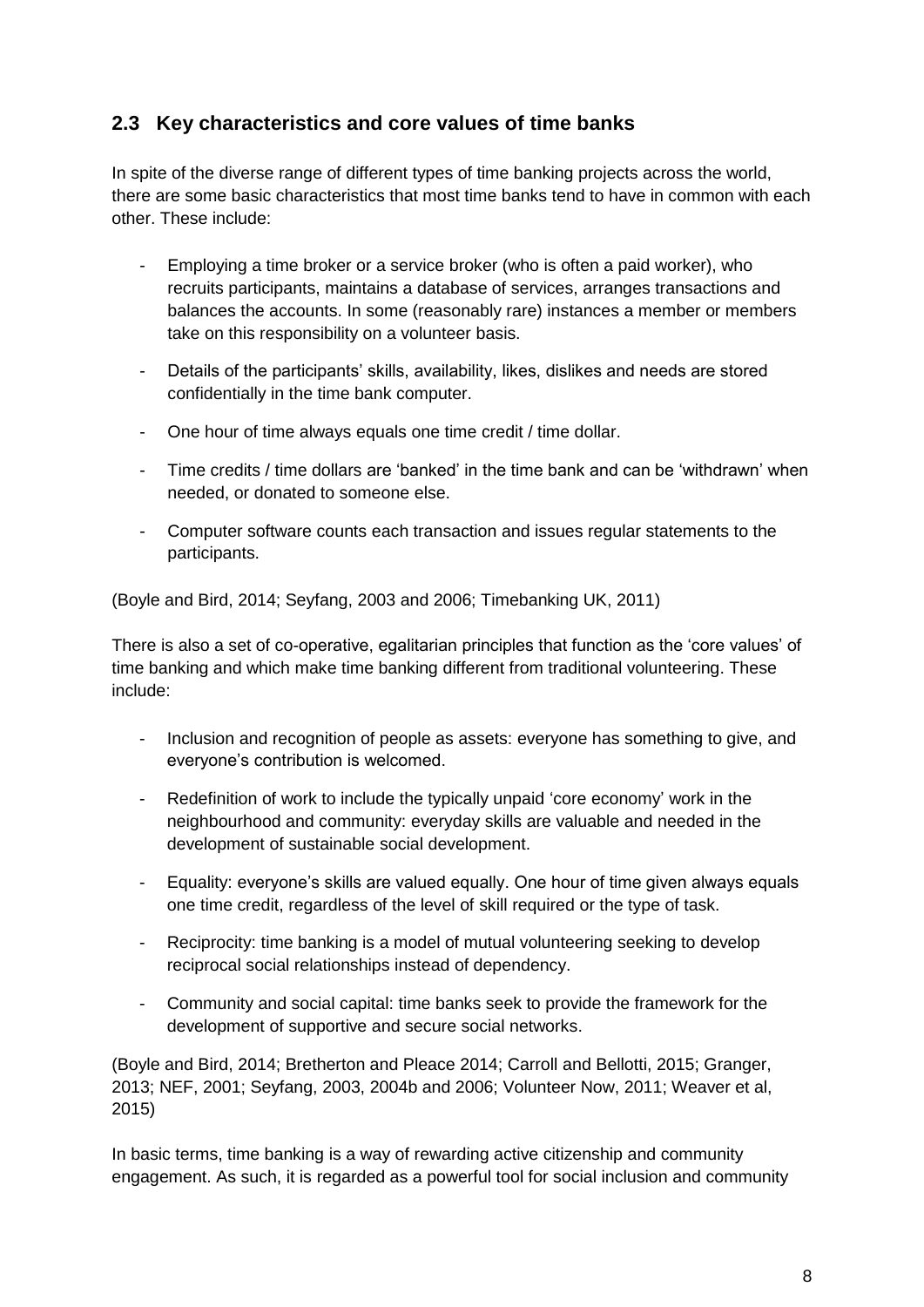building, especially among excluded populations (Seyfang, 2003). One of the most distinguishing features of time banking is the way it utilises previously untapped resources and skills and places value on work that normally goes unrewarded. By doing so, time banking challenges the idea that only paid employment and those in paid employment have value. Instead, it values the contributions of people who are often marginalised by the mainstream monetary economy – such as older, disabled, uneducated and long-term ill people – equally to that of the most advantaged and central members of society. As a result, it provides a framework for generating and channelling informal mutual support from and toward people who otherwise lack access to such interactions (Bretherton and Pleace 2014; Carroll and Bellotti, 2015; Seyfang, 2003 and 2006).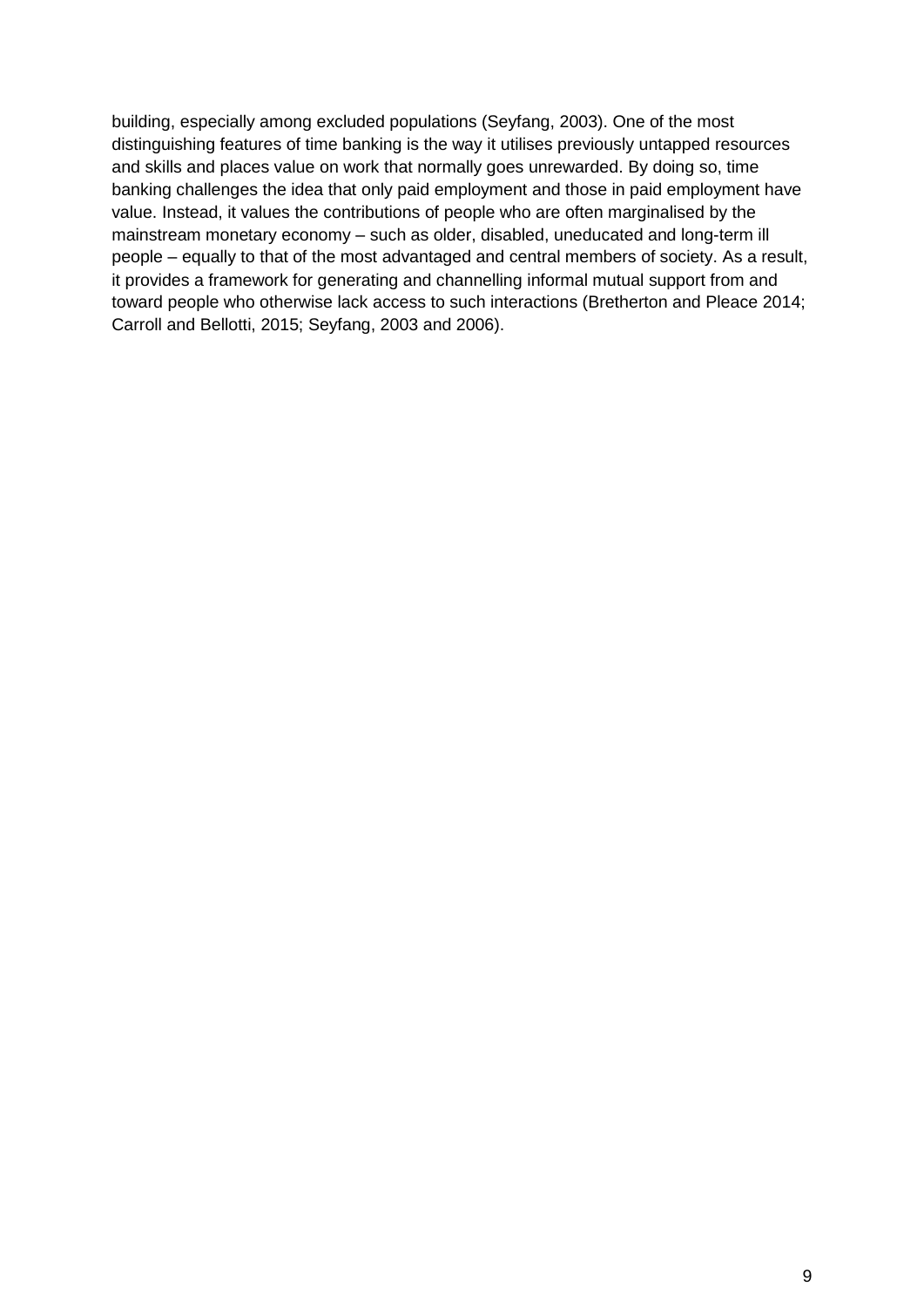## <span id="page-9-0"></span>**3 Benefits and challenges of time banking**

#### <span id="page-9-1"></span>**3.1 Benefits of time banking**

Research and evaluation focused on time banking is fairly limited, and much evidence on the outcomes is qualitative in nature or based on surveys that rely on self-recall rather than more robust designs, such as a pre-test post-test design. However, it is widely believed that time banking has the potential to generate positive outcomes for individuals and communities alike (Bretherton and Pleace, 2014; Ozanne, 2010).

Like other community currencies, it is argued that time banks have the potential to bolster the local economy; help develop new social ties and strengthen existing social ties; facilitate access to health services; enhance social integration and community self-efficacy; and to enable participants to gain experience and improve their skill set (Collom, 2011). Community participation and volunteering can help to incorporate the excluded into the mainstream by building social networks and improving employability and may also generate more widespread benefits to those who are not directly involved in the volunteering, including better services, regeneration, and greater degree of community-level political activity (Seyfang, 2004a).

The typically cited positive outcomes associated with participation in time banking include enhanced self-esteem, confidence and skills; expansion of social networks and friendships; increased community involvement; social inclusion; and improved health, wellbeing and quality of life (Bretherton and Pleace, 2014; Ozanne, 2010; Seyfang, 2003). Many of these benefits are believed to arise from the reciprocal nature of time banking activity and its guiding principle of focusing on people as assets, allowing anybody in society, including the elderly and housebound, to give something back. It is by enabling people to feel needed that time banks allow their participants to gain confidence, self-esteem and a sense of purpose (Seyfang, 2003). As summarised in a report by the New Economics Foundation, feeling needed is 'a critical missing piece of the social capital jigsaw' (NEF, 2001: 6).

Reciprocal relationships between people are more enduring than dividing people into givers and receivers (NEF, 2001) and remove the stigma associated with receiving charitable assistance, lowering the threshold of accepting support from others (Seyfang, 2003). The two-way nature of time banking activity makes it possible for the participants to save scarce monetary resources without having to accept 'charity' (Seyfang, 2003). There is also some evidence to suggest that the recognition of people's contribution, in form of time credits or time dollars, helps cut the drop-out rates of volunteers and keeps people volunteering longer than in conventional volunteering schemes (Boyle and Bird, 2014).

Time banks have been shown to attract and engage people who do not normally volunteer, including people from socially excluded groups, with financial and social needs and few resources to meet them (NEF, 2002; Seyfang, 2003 and 2004a). There is some evidence of the benefits of time banking for these groups in terms of saving money, future employability, inclusion and social networking (Seyfang, 2003).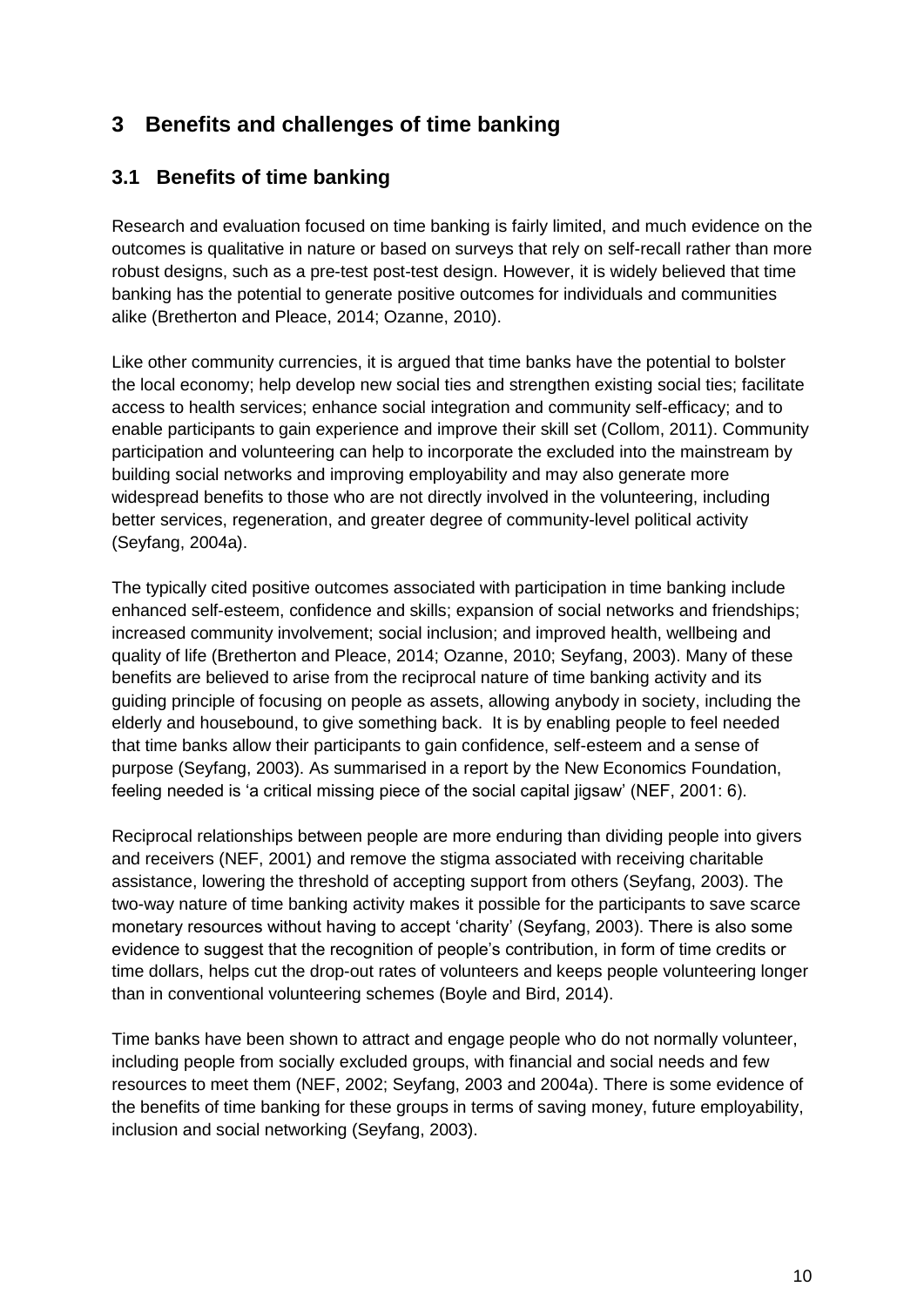The Skills Exchange is a time bank for homeless and vulnerably housed people with the aim of increasing employment skills and supporting access into paid work. An external evaluation of this initiative recorded evidence of multiple benefits to participants, ranging from improved self-respect arising from engagement in meaningful and worthwhile activity to opportunities to acquire work experience. While the volunteering activity itself was regarded as personally rewarding, the capacity to exchange time credits for education and training was also highly valued (Bretherton and Pleace, 2014).

Gorbals time bank in an inner Glasgow estate characterised by high levels of deprivation, low educational attainment, unemployment, poverty and ill-health was set up to build local capacity, promote social inclusion and share skills. An evaluation of the initiative suggests that it was successful in enabling the local people to share their gifts and talents and in providing the framework for local organisations to develop partnerships and share expertise. As a result, individual participants enjoyed improved access to services and were able to get work done in their houses, save money, and even acquire paid work (Seyfang, 2004a). Getting small and vital improvements done at home may also have resulted in positive health outcomes as a result of a reduced likelihood of an accident.

In the US, time banking has been shown to be beneficial in building communities, strengthening families, helping children to learn and engaging them with their school environments, building relationships across age groups, fostering social capital, reducing hospitalisation and helping older people remain self-sufficient and living independently for longer (Cahn and Gray, 2005; Collom, 2007 and 2007; Lasker et al, 2011; Rosenberg, 2011). Some evidence of positive health outcomes is available from both the US and the UK, particularly in relation to mental health outcomes (Lasker et al, 2011; Boyle, 2014; Boyle and Bird, 2014; Seyfang, 2003). In the US, an evaluation of a telephone-based support network utilising the time banking approach to provide help and advice for asthma sufferers showed some evidence of positive health and wellbeing outcomes, with potential to generate significant cost savings (NEF, 2001; Boyle and Bird, 2014). The robustness of the evaluation methodology used in relation to this study, however, is not clear (Dentzer, 2003). In the UK, the findings from two evaluations of the Rushey Green time bank in London (NEF, 2002; Seyfang, 2003) suggest that time banks can be effective in helping to make connections between people, rebuilding community, local trust and sense of self-worth among those taking part – with positive impacts on health and wellbeing (NEF, 2002; Seyfang, 2003).

#### <span id="page-10-0"></span>**3.2 Challenges faced by time banks**

In spite of their considerable potential, time banks also face a set of challenges. Many of these are similar to those faced by other community currencies, and include:

- Difficulties in 'selling' the concept.
- Overcoming the psychological hurdle that stops some participants from asking for help and results in supply and demand imbalances.
- The need for considerable financial resources to launch and maintain the projects.
- Difficulties in monitoring of processes, activities and outcomes.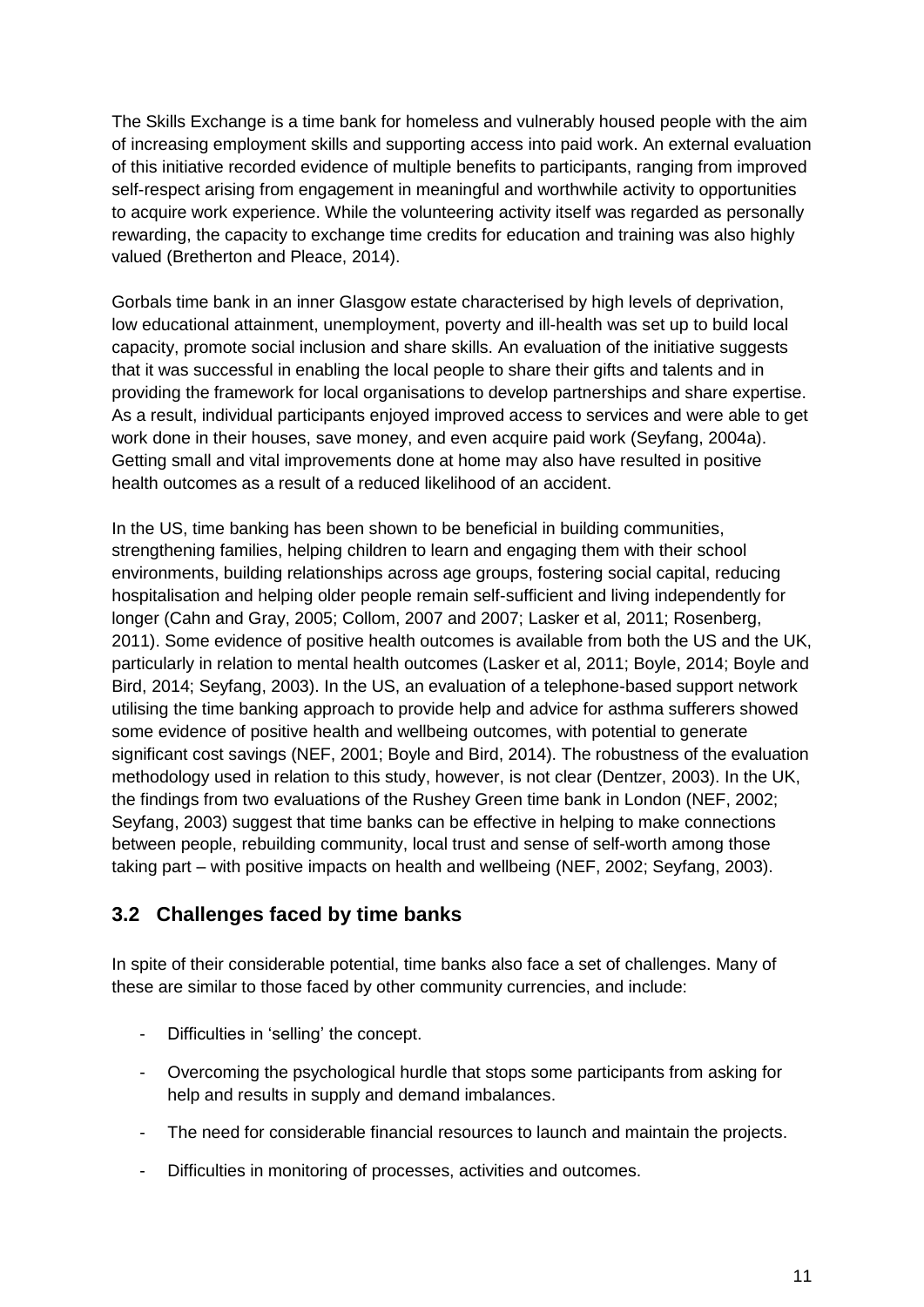#### (Collom, 2011; Seyfang, 2003 and 2004a)

In order to survive and succeed, time banks need to retain their informal approach, provide opportunities for personal growth and development, utilise peer support network, engage sufficient numbers of people to enable the time bank to offer their participants a broad enough range of incentives and spending opportunities, ensure that communication with members is regular and inclusive and facilitate reciprocity in the members' transactions (Boyle et al, 2006; Seyfang 2003). Meeting all these requirements is a difficult task, and requires a motivated and organised time broker or a programme coordinator, solid recruitment strategy and active groups of local members who are devoted to developing their local communities and attracting new members into their local time banks.

Getting people to understand the difference between time banking and traditional volunteering is not always easy (Seyfang, 2004a). Considering that many of the benefits discussed in the previous section are believed to arise from the reciprocal nature of the time exchanges that enables those who are used to being at the receiving end of 'charity' to do something useful, it is essential for the participants to be willing to spend as well as earn (Seyfang, 2003). If too many members prefer to give time rather than use their time credits, this can result in frustration for those who wish to be asked to provide a service and lead to potential benefits not being fully realised.

Another obstacle preventing time banks from reaching their full potential is to do with funding, or the lack of it. Although the start-up costs for time banks are fairly low, the ongoing costs related to the day-to-day running of a time bank are considerable, making most time banking projects dependent on external financial support (Boyle, 2014). A dedicated coordinator or a time broker with good organisational skills is essential for the success of a time bank (Boyle, 2014; Weaver et al, 2015). The survival chances of time banks are greater if the coordinator / broker is paid, and their operating costs, including the cost of an office space with a drop-in facility and support, are covered by sponsors (Boyle, 2014; Seyfang, 2003; Weaver et al, 2015). The challenge to individual time banks is that the funding required to support their operations tends to come primarily from grants or the state (Seyfang, 2006), typically on a short-term basis (Weaver et al, 2015). Seeking funding is time consuming and takes up resources from the day-to-day running of the time banks, making them vulnerable to failing. There is a considerable need for long-term, secure, sustainable, small-scale, base-level funding to support time banking activity (Seyfang, 2003 and 2006; Weaver et al, 2015). There is also a continuing need for central organising and marketing if the currencies are to reach the groups in society who would benefit most (Boyle, 2014).

Detailed and well-designed monitoring of activities and outcomes could enable time banks to generate more robust evidence to support applications for competitive grant funding. In the absence of hard evidence on actual, robustly measured outcomes over a longer period of time, it is difficult to prove any quantifiable effect, which is often needed to secure continuous funding. Most time banks, however, are attached to or run by small organisations, many of which lack the required skills and knowledge to implement sophisticated monitoring systems to generate the kind of evidence on outcomes and outputs that appeals to funders. Moreover, the financial savings from time banking activity are likely to accrue elsewhere in the public budget, making it hard to identify and draw down these savings to pay for the time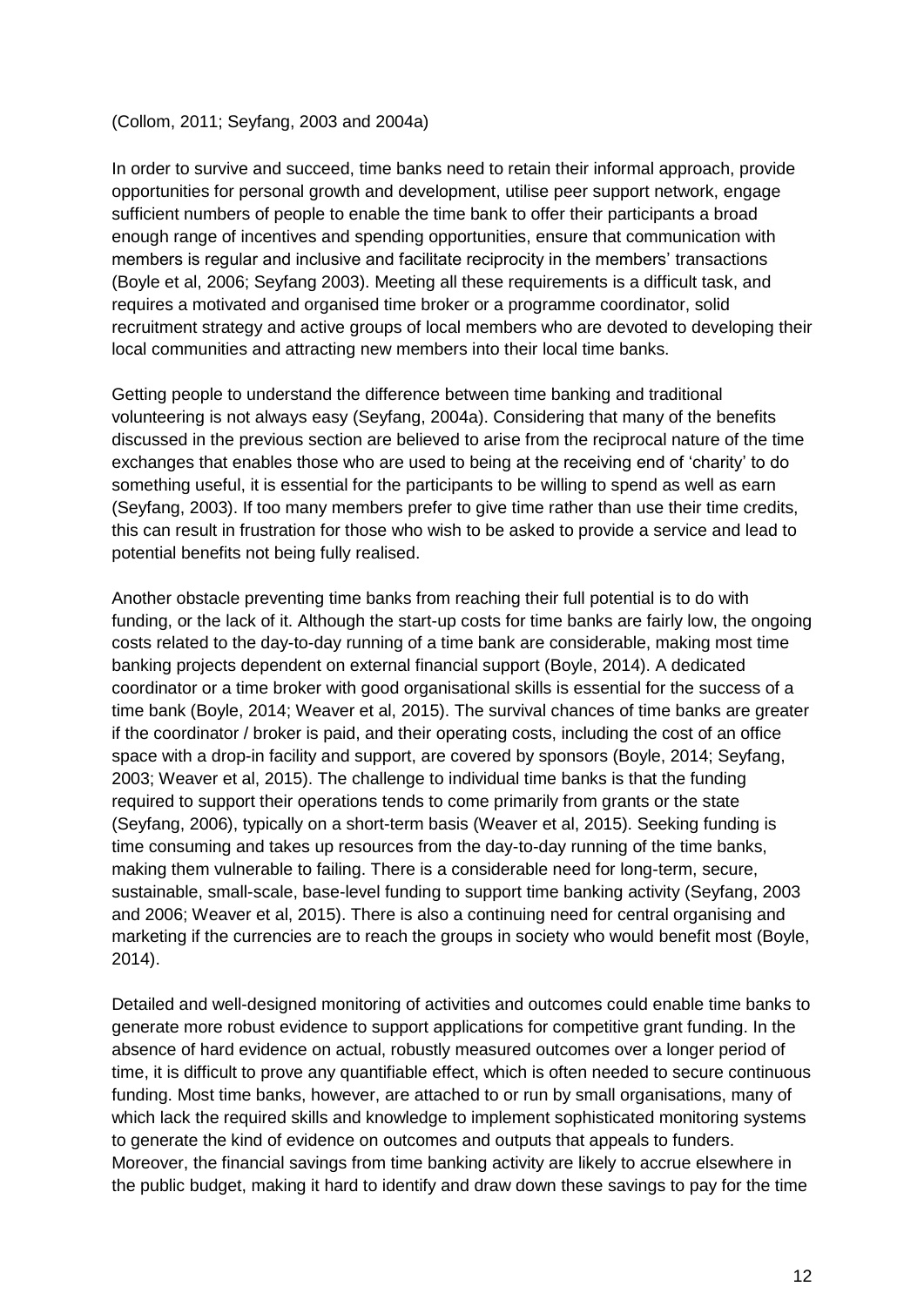bank infrastructure (Boyle, 2014). As suggested by Seyfang (2003: 263) "statutory agencies should fund time banks, reflecting the contribution the projects can make to public health, education and training." This has been partially realised in parts of the UK where local authorities have taken interest in funding time banks in anticipation of accruing savings from reduced demand for social services as a result of time banking activity.

## <span id="page-12-0"></span>**3.3 Time banking and UK public policy**

Time banking is a form of self-help drawing upon the skills, knowledge, power and labour of the local people. Following the New Labour vision of volunteering as an extension of social and political inclusion (RSA, 2015), time banks have become popular among the UK local authorities as "tools for fostering social inclusion and generating social community self-help in excluded areas" (Seyfang, 2003: 258). This is facilitated by the fiscal treatment of time banks and time banking activity as distinct from employment and volunteering and thus subject to privileged fiscal treatment: time credits are tax-free in the UK, and earning and spending them does not affect people's entitlement to welfare benefits (Seyfang, 2004a and 2004b; Weaver et al, 2015). However, this ruling has been criticised for not going far enough as participants receiving incapacity benefit may find their benefits cut because participation in time banks can be "presumed to demonstrate an ability to work" (Seyfang, 2006: 438), in spite of the degree of commitment required to actively and productively participate in time banking and the formal paid labour market not being comparable. Furthermore, the privileged fiscal treatment of time banks in the UK only applies to exchange of services (Seyfang, 2004a), whereas in the US the tax-free status granted to time banking has been extended to cover goods as well as services, enabling time credits to be used towards food, visits to the doctor and other essentials (Seyfang, 2004a) and even recycled computers (Cahn and Gray, 2005).

In recent years, time banking has been framed as a response to recession, unemployment, social exclusion and the failures of the welfare state (Weaver et al, 2015). Fitting in with the ideological shift away from state-provided welfare towards localism and volunteerism as a way "to foster the re-growth of moral / social responsibility", time banking and other community self-help initiatives have been promoted as a policy tool by the Coalition (and lately the Conservative government) (Gregory, 2014: 175). The reasons for this are linked to:

- Their potential to reduce the demand on rising welfare budgets.
- Their ability to counter-balance the breakdown of social cohesion by re-establishing moral and social responsibilities.
- Their ability / potential to help cushion the impact of poverty.

(Burns and Taylor, 1998, cited in Gregory, 2014; Seyfang, 2003)

At a time of severe public sector funding cuts, community self-help initiatives such as time banks have emerged as a way of providing a replacement system of service delivery, in spite of the contentiousness of the use of volunteers to deliver public services (RSA, 2015). This has become evident in particular in relation to the welfare cuts and social care reform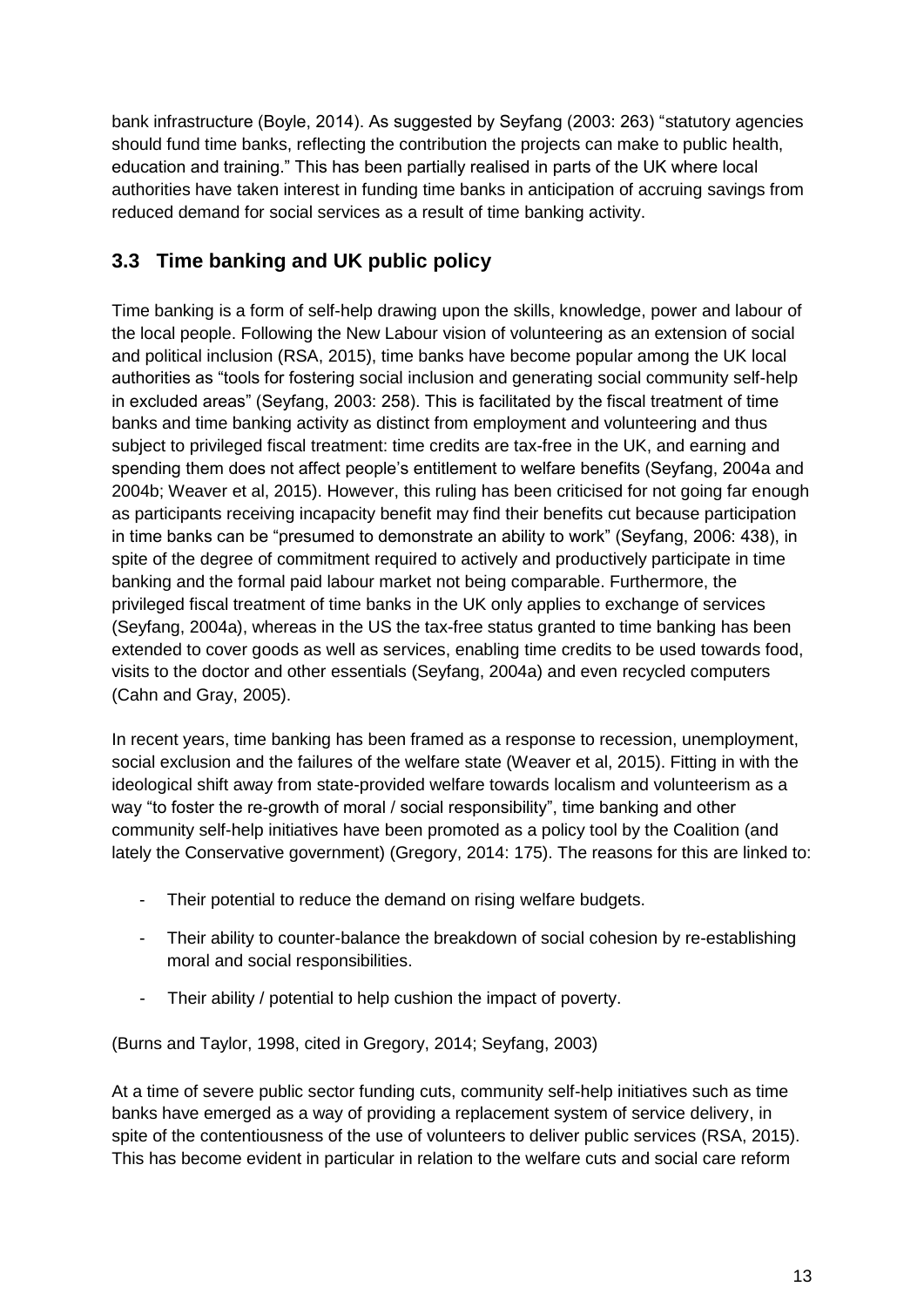implemented by the coalition government (and carried on under the current Conservative rule) (Gregory, 2014).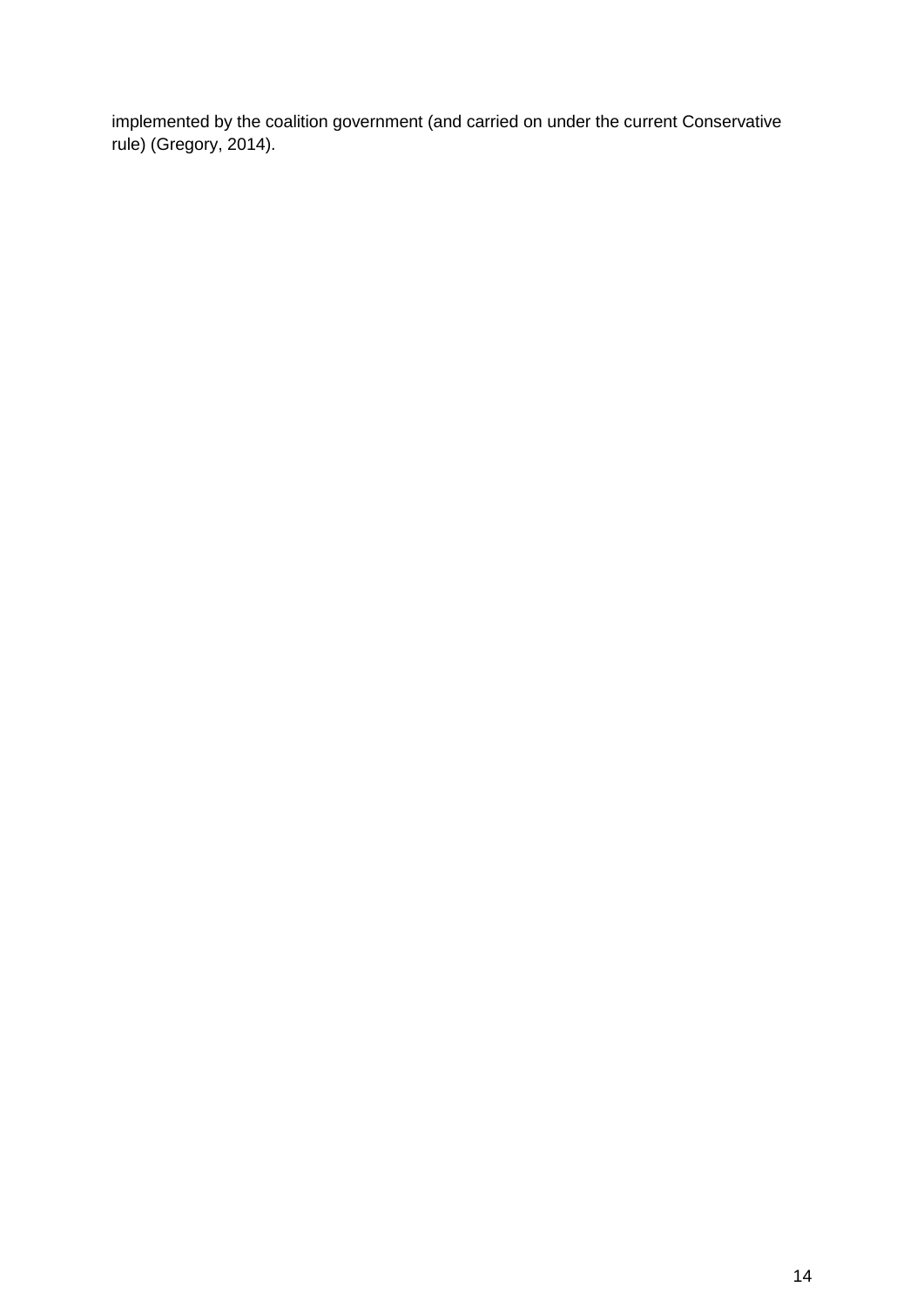## <span id="page-14-0"></span>**4 How are time credit networks different to time banks?**

## <span id="page-14-1"></span>**4.1 From time banking to Time Credits**

The original time banking approach was designed to develop a general network of personto-person exchanges. Some of the more recent variants also facilitate person-to-agency and agency-to-agency exchanges (Granger, 2013). Opening of time bank membership to organisations as well as individuals can enable the provision of available services to be extended to include access to a broader range of facilities, equipment and professional skills. This has the potential to increase the appeal of time banking and to extend its potentially transformative impacts (Weaver et al, 2015).

Set up in 2009 by a social enterprise called Spice, Time Credits is an example of a fairly recent adaptation of the time banking model that enables organisations and existing service providers to play a greater role. The Time Credits model is driven by the same vision of wellbeing and social cohesion as time banking, and adheres to the same core principles. Like time banks, the Spice model uses time credits as a way of rewarding people for volunteering, only in this case the individual participants give their time to a local organisation, community group, volunteer group or a statutory sector service provider. In exchange for their contribution, they 'earn' printed Time Credit notes, one for every hour they give, which they can then 'spend' on a range of leisure and other opportunities, typically donated by organisations, local businesses and corporations to allow the community members to take advantage of their spare capacity (Weaver et al, 2015). The key difference to time banking is the way in which the network is operated. These differences are summarised below:

- Time banks sign up individual members who then exchange services with each other. The Spice Time Credits network signs up organisations and groups, who then sign up volunteers to give their time to the organisation in exchange for Time Credits. Individuals can join Spice time credits only by getting involved with an organisation or a group that is a member.
- Time banks typically use a time banking software that records earn and spend activity, and can issue statements to individuals. The Spice model uses a physical currency, Time Credit notes. These notes are issued to organisations and groups, which then pass them on to their volunteers when they give time. Partner groups and organisations keep their own records of spend and earn activity, which they submit to Spice. All data is collected at the organisational or group rather than individual level. This is currently being done through quarterly submissions, though in the future Spice have plans to develop an online platform.
- Most time banks enable their members to only exchange services with each other, i.e. within one time bank, although some time banks may allow local organisations to join in to increase the availability of professional spend opportunities. Spice operates a number of local networks, within which the groups and organisations are encouraged to collaborate with each other to develop local earn and spend opportunities for their volunteers. The Spice spend partner network, however, is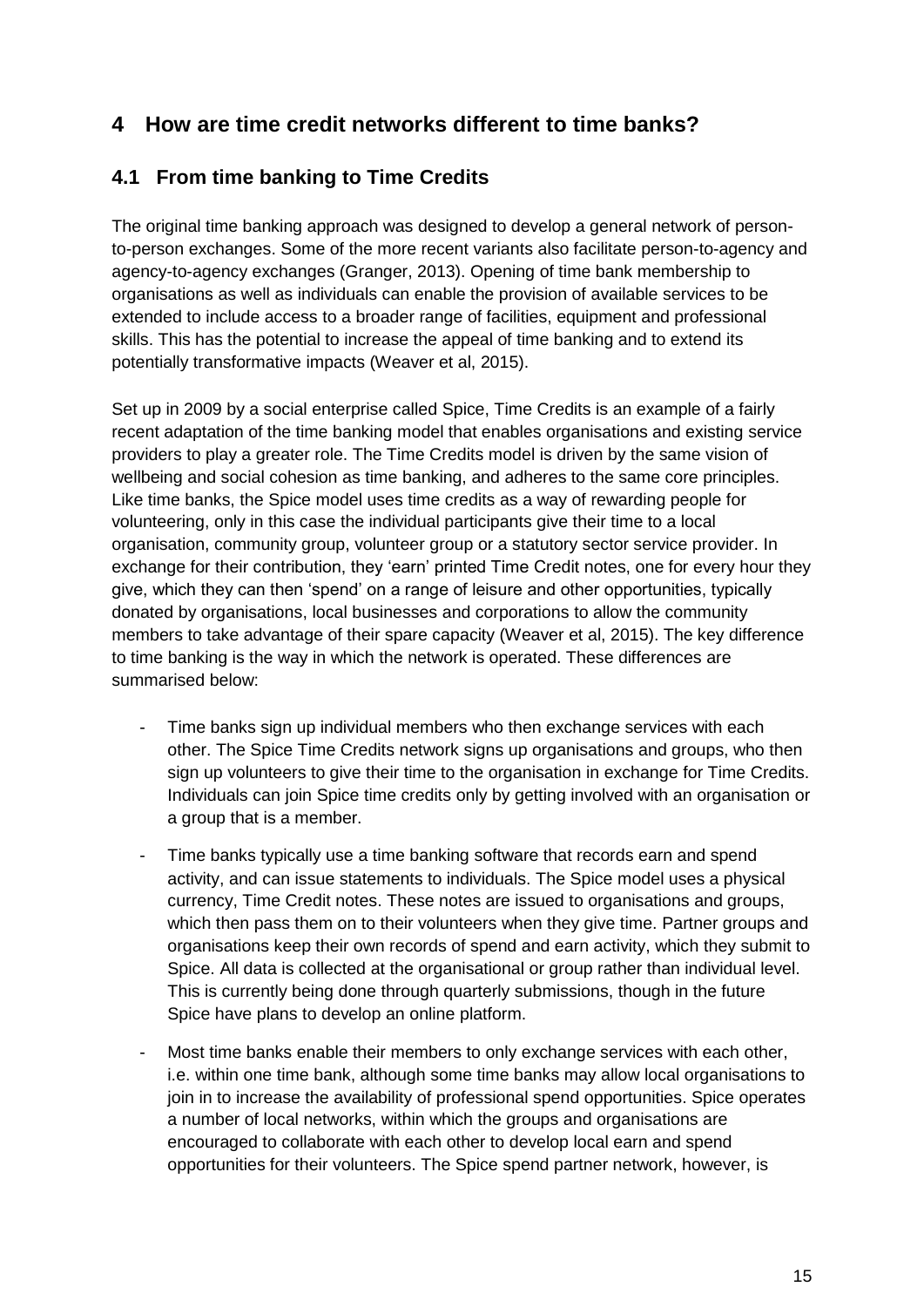national, enabling volunteers to spend their Spice Time Credits in a different locality to where they were earned.

- Most time banks enable their members to 'overdraw', which is not possible with Spice Time Credits which are a concrete paper currency.
- Spice networks, as well as most time banks, allow their members to donate unused time credits to a friend, neighbour or a family member. The use of paper notes makes this process easier, as transactions do not need to be organised by a broker – a Spice Time Credit note can simply be handed over to a recipient who does not need to be in any way involved in earning Time Credits.

As is the case with time banking, the Spice Time Credits approach is informed by the coproduction principle. Time Credits are a tool for building stronger communities and to deliver co-produced services, and benefit individuals, organisations and communities. They can be used by organisations to encourage more active involvement from service users and to engage with new groups and, as a result, to bring in new skills and insights that may help to improve services. Earning Time Credits gives individual participants opportunities to learn new skills, gain confidence and raise their aspirations by volunteering. Greater community participation, in turn, can allow members to develop more extensive peer and community support networks and feel the benefits of being able to make a positive contribution. Spending their Time Credits encourages and enables the participants to try new activities they may not otherwise be able to afford (Apteligen, 2015).

Helping to establish stronger networks at the community level is one of Spice's key objectives, and a route to revitalising communities and developing a more co-productive culture. Individual members form ties with each other and local organisations through volunteering, and the participating organisations are connected with each other through the Spice Time Credits network, which enables them to link with each other and make better use of their resources. Organisations participating in Spice Time Credits networks as earn partners include local authorities, housing providers, schools, health and social care providers and a wide variety of community organisations (Apteligen, 2015). The network of spend partners includes a wide range of public, community and private sector organisations and service providers, including some corporate partners and high profile tourist attractions who allow Spice Time Credits to be used as a payment to access their facilities and services (Apteligen, 2015).

The groups and organisations within each local Spice network are encouraged to develop opportunities for their volunteers to spend their Time Credits within the community. The idea of 'community spend' is an integral part of Spice's co-productive approach to developing a Time Credit network and activating citizens and communities to meet their own needs. Community spend activities are often created by a combination of staff and volunteers, and can be open to volunteers from other partner organisations and groups as well as the general public. Examples of community spend include equipment hire, social events and learning opportunities. Community spend is a key way to measure how well Time Credits are working as a tool for co-production and community resilience.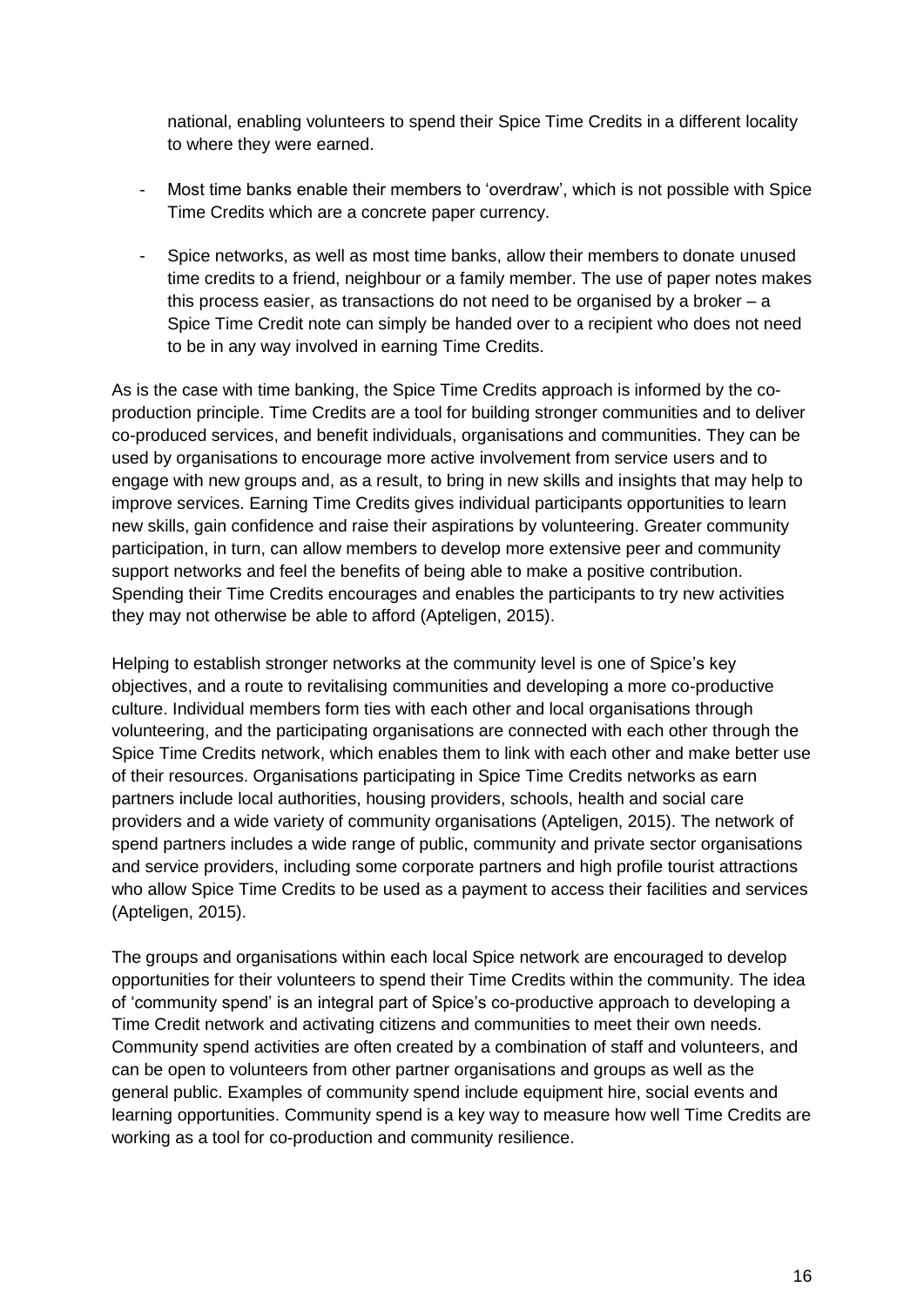An impact evaluation of Spice carried out by Apteligen in 2012-2014 and a survey of over 400 individual Time Credit volunteers across several Time Credit networks across the country in 2015 sought to identify the potential benefits individuals feel they have accrued from earning and spending Time Credits. The findings of these exercises indicate a significant potential of time credit projects to generate individual-level positive outcomes in terms of quality of life, self-confidence, outlook on life and overall wellbeing. The findings also show an increase in the levels of social and physical activity, associated with both earning and spending of the time credits (Apteligen 2015).

#### <span id="page-16-0"></span>**4.2 The Cambridgeshire Time Credits programme**

The Cambridgeshire Time Credits programme is jointly funded by Cambridgeshire County Council and Cambridge Housing Society (CHS). It was set up in collaboration with Spice in July 2014, following a successful completion of a nine-month pilot in Wisbech. The idea to support the development of multiple Time Credits networks across the county emerged as a response to the budget cuts that forced the County Council to identify new tangible ways to engage local communities, to build up community resilience, and to reduce and prevent the escalation of need. The County Council was particularly keen on models that could be built up and, after being supported during the initial set-up period, be able to run with less ongoing financial support from the Council.

In the summer 2013, time banks were already in operation in Cambridge and other parts of the county, but the County Council was concerned that the time banking model may not take off in the more deprived areas where engaging community activity was desperately needed. The purpose of the Time Credits programme was to help bring the time banking model to new areas in a way that would enable organisations alongside individuals to act as the driving force to generate momentum for the movement, and that would enable larger numbers of people to get involved. A Spice Time Credits network was already running in neighbouring West Norfolk, with several corporate spend partners in Cambridgeshire. Wisbech's location bordering West Norfolk, together with its size and socioeconomic profile characterised by high levels of need and deprivation, were among the key factors leading to Wisbech being selected for the Time Credits pilot in 2013/2014.

The Wisbech pilot was set up with little financial input and a view of wanting to find out if the Time Credit approach would work in an area like Wisbech, and what outcomes could potentially be achieved. Three local organisations were invited to join in at the pilot stage as earn partners, and a few local services signed up as spend partners. Further spend opportunities were available via the West Norfolk Spice Time Credits scheme. All earn partners were also encouraged to develop 'community spend' opportunities for their volunteers, potentially in collaboration with each other. The benchmark targets for the pilot were basic, including the numbers of people engaged, and the number of Time Credits earned and spent. Apart from these, the success of the project was largely measured in terms of the individual experience, i.e. what motivated the earn partners and individual members to get engaged, and what they got out of it.

Positive feedback from the pilot partners encouraged the Community Engagement team to seek further funding to commission Spice to expand the Time Credits programme to include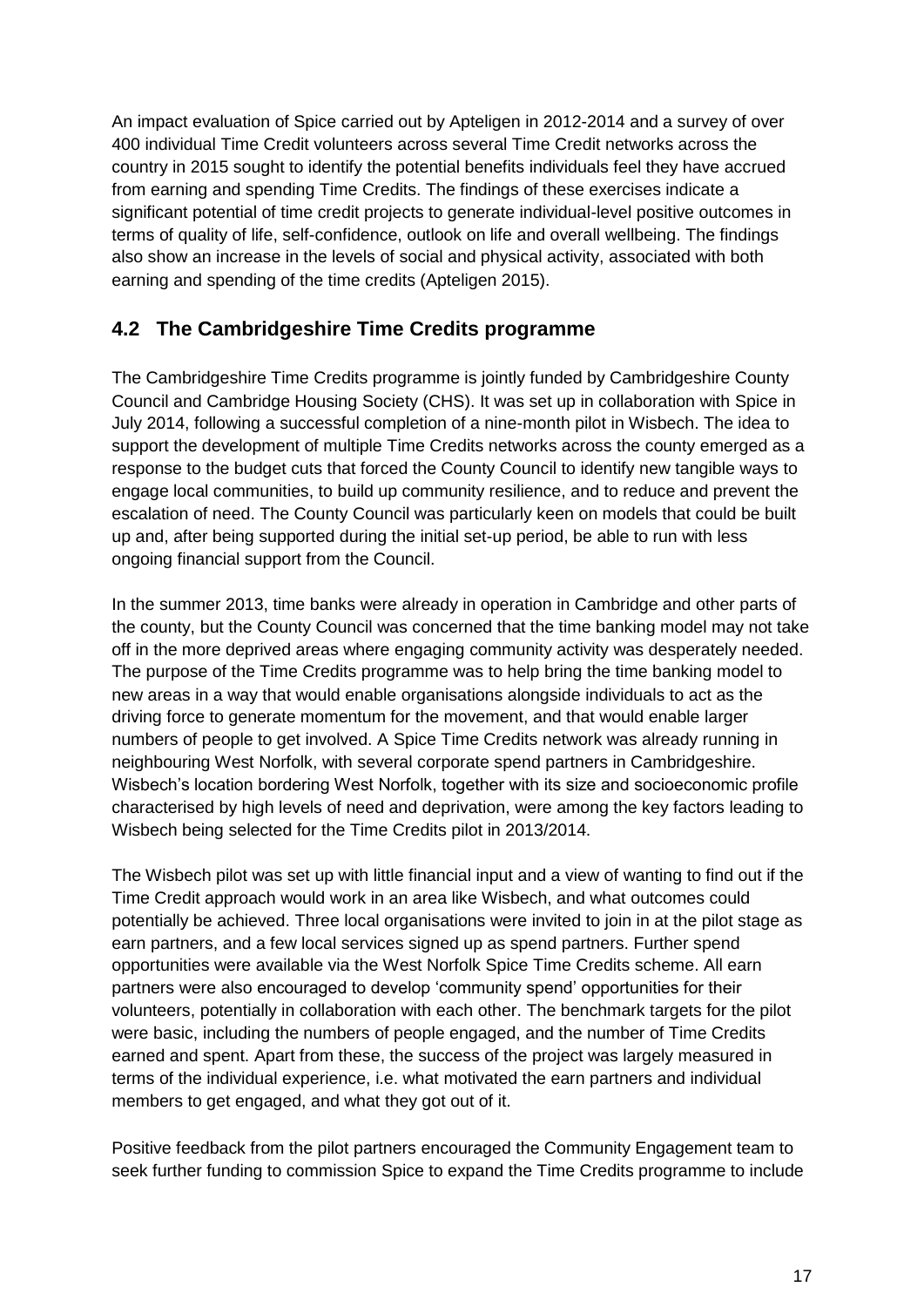other parts of Cambridgeshire, with an ultimate objective of developing a county-wide network of local Time Credit projects. The model's focus on developing stronger and more resilient communities resonated well with the Building Community Capacity project set up in 2009 to support the transformation of adult social care services in the UK, and attracted the attention of the Children, Families and Adults Directorate (CFA) at the County Council. Its focus on co-production and active community involvement also fitted well with the CFA's new 'Transforming Lives' model, designed to help people and communities to help themselves, to reduce the need for more intense, longer-term support and high-level service dependence among those who could potentially be supported to remain more independent. In 2014, the Cambridgeshire Time Credit programme was allocated a total budget of £251,000 over three years, of which £10,000 per annum comes from CHS and the rest from CFA.

In order to maximise the benefits from the funding, a degree of clarity regarding the target populations was required to develop meaningful benchmarks against which the performance of the scheme would be measured. In collaboration with contributors from the Community Engagement team, Public Health, CFA, CHS and Spice, the following priority areas were agreed upon:

- 1. Strengthening families
- 2. Skills and employment
- 3. Older people

The decision-making process was guided by financial considerations and the working group members' existing knowledge of the potential benefits of volunteering and community involvement for different population sub-groups. The decision to focus on the high-need groups was born out of the necessity to devise new ways of delivering adult social care to meet the new 2015 Care Act obligations whilst reducing spending as a result of severe budget cuts. However, consideration was also given to who would potentially benefit the most from participation in the Time Credits initiative. The processes through which Time Credits could help to achieve positive outcomes for each target group are described below:

*Strengthening families* - This objective, the working group believed, could be met through both earn and spend activities. One of the local earn partners was keen to engage parents by encouraging them to volunteer at their children's school and, by volunteering at the school, become more comfortable around the school environment and in helping their children with their studies. Having earned the Time Credits, families could then spend them together to try new things and to undertake activities they may not otherwise be able to afford. During the pilot, it became evident that many of the active participants were from the lower end of the income scale, making the latter consideration particularly relevant.

*Skills and employment* - This objective was inspired by the poor employment figures in parts of Cambridgeshire and existing evidence of time banks' ability to successfully engage unemployed and economically inactive people. Preliminary findings from the Wisbech pilot project suggested that Time Credits incentivised people to engage with activities that enabled them to acquire new skills and work experience, which then helped them to improve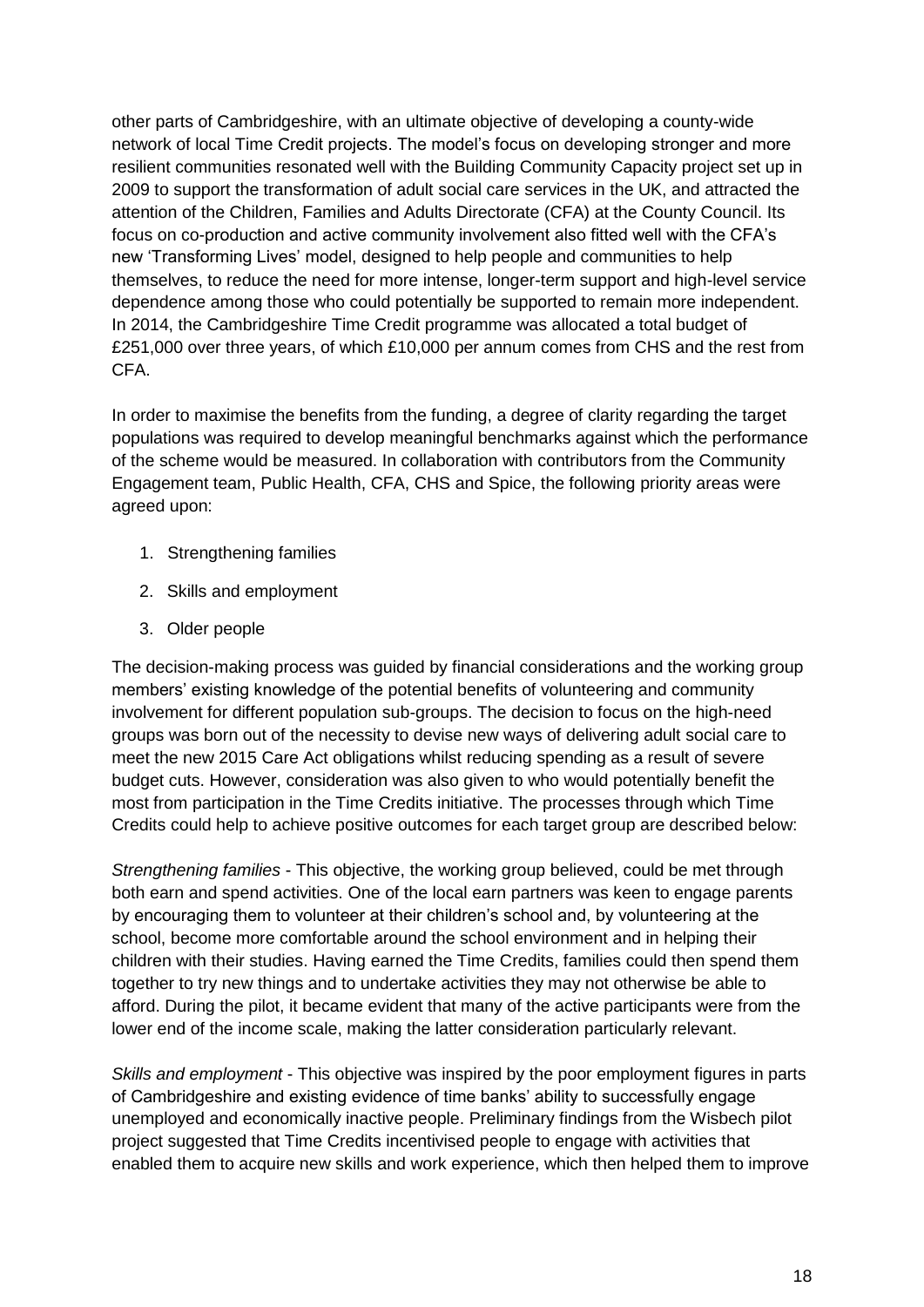their CVs and employability. People's volunteering pathways also seemed to develop over time, and many who started volunteering in jobs that require very basic skills eventually 'moved on' to more demanding tasks as their confidence increased. In addition to the benefits acquired from the earning activities, Time Credits could be spent to access additional training. The potential of Time Credits to help individuals and communities to enhance their social capital was regarded as a worthwhile goal for social as well as economic reasons, and an important step towards developing stronger, more resilient communities.

*Older people -* Organisations supporting older people or providing volunteering opportunities specifically for older people were not part of the Wisbech pilot project. However, Time Credits were thought to be a potentially useful tool for enabling and encouraging older people to support their communities, to facilitate greater levels of social activity among older individuals, and to keep newly retired people active for longer. Focus on reducing loneliness, social isolation and low activity levels was motivated by health and wellbeing concerns as well as the financial implications of health and social care needs. In particular, the funders were keen for Time Credits to be used to generate intergenerational activity to help build more integrated and cohesive communities.

The research evidence guiding these assumptions will be discussed in more detail in Working Paper 2 of this series.

#### <span id="page-18-0"></span>**4.3 Integrating time banks and time credit networks in Cambridgeshire**

At the point of writing, the Wisbech Time Credit network is the most well-established one in Cambridgeshire. During the three years of funding, the County Council is keen for the Time Credit networks across Cambridgeshire to link with local time banking schemes, and to develop into a network of mutual contact, collaboration and support. The ultimate objective is to help a number of active organisations to develop as 'hubs' for their local networks, and to link with each other in a sustainable way that enables them to continue operating the Time Credit network across Cambridgeshire with less financial support from external sources.

Some steps have already been taken to promote connections between time banks and Time Credit networks. This process is facilitated by shared values and the guiding core principle that everybody's time is equal and one hour of time spent helping others or volunteering for a local organisation always equals one Time Credit or one hour in the bank. Several time banks across Cambridgeshire are already offering their members the opportunity to exchange up to 10 of their timebanked hours for Time Credits, and both the County Council and Spice believe that there is potential to develop this further in future. If the integration process is carefully planned and executed, the subsequent joint networks will have great potential to bring the strengths of each model to a wider audience.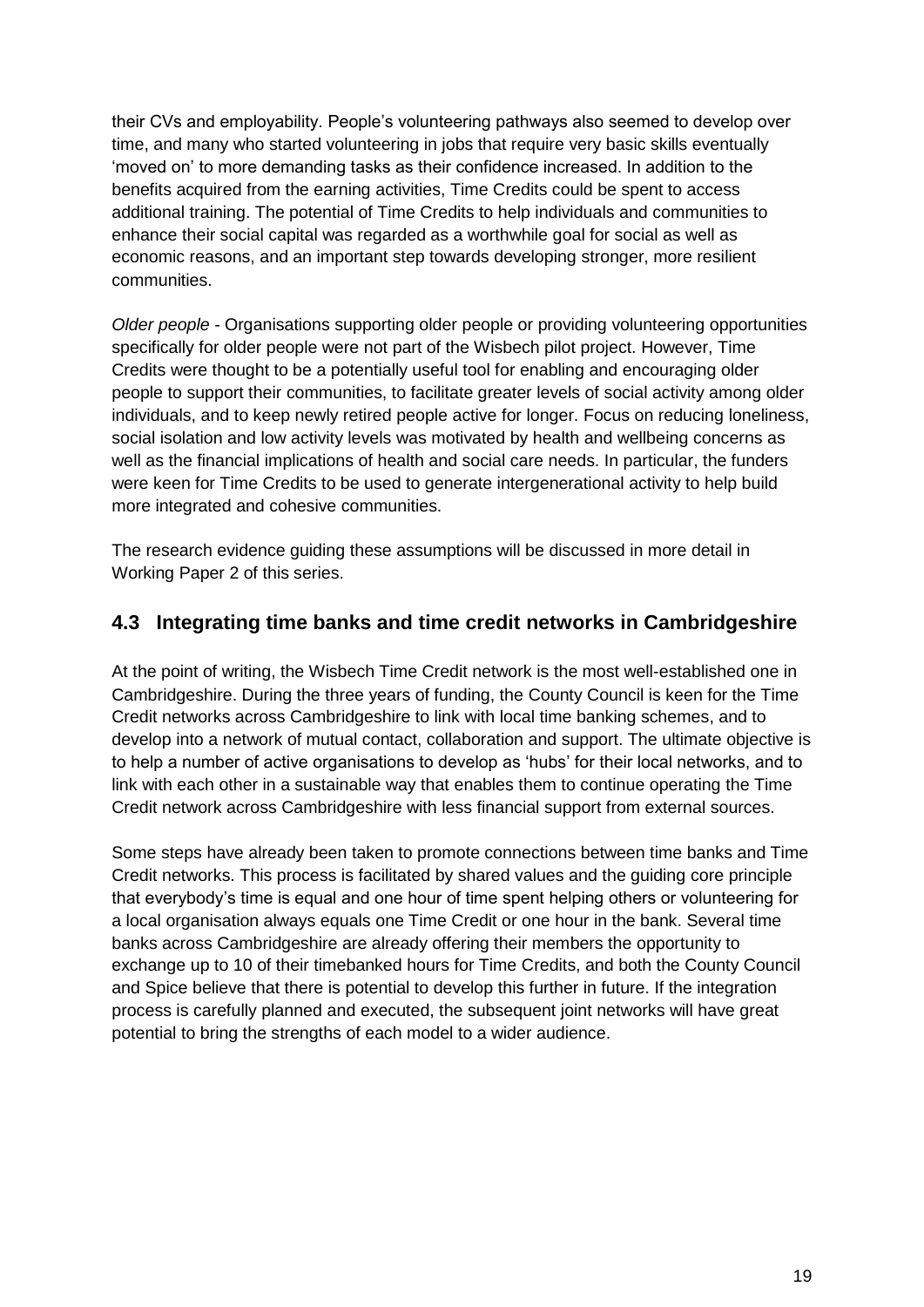# <span id="page-19-0"></span>**5 Conclusions**

The purpose of this first Working Paper has been to set the context for the evaluation of the Wisbech time credits network. It has sought to describe the origins of the time banking movement, the underlying core principles, typical time banks, the opportunities and challenges time banks and other time-based currencies face, and the way in which the Time Credits model has been developed from time banking.

Time banking and other time-based currencies are favourably viewed by fiscal regulators in countries such as the UK and US. In the UK, time-based currencies have grown rapidly in popularity since the late 1990s when first time banks were set up. Following the cuts to local authority budgets in recent years, local authorities have become increasingly interested in the potential of time-based currencies to help communities help themselves and enable the continuous provision of certain non-essential services in the face of growing budgetary constraints.

Existing research on time currencies has associated participation in them with numerous beneficial outcomes, including improved health, wellbeing, skills and confidence. Time currencies such as Time Credits are believed to provide an efficient tool for engaging people who are often excluded from the mainstream economy, and instrumental in helping to develop more inclusive, cohesive and resilient communities. Much of this evidence, however, is drawn from small-scale, qualitative studies or surveys using a self-recall method instead of more robust research methodologies. There is a need to address this knowledge gap by rigorous, independent evaluation of some of the existing models to enable more accurate estimates of the extent and degree of their potential impact to be drawn. In particular, evaluations of time-based currencies may need to focus more on monetary value outcomes so that the case for the economic impact of time banks can be more convincingly made. This, however, would be an extremely challenging undertaking, not least because of the versatile nature of the time-based currencies and the multitude of ways in which financial benefits may be generated.

This evaluation utilises a mixed-method research design, which incorporates a more scientific approach to quantitative data collection than has previously been used in evaluations of time-based currencies. If successful, the emerging data may enable us to form a better understanding of the source and nature of the potential cost savings to enable suitable tools to be developed to capture these benefits in a more systematic manner. As such, this is an experimental and ambitious research project, with significant potential to make an important contribution to the existing literature on time-based currencies. The existing research evidence guiding the initial assumptions informing the survey design and the content of the survey questionnaire are discussed in detail in Working Paper 2 of this series.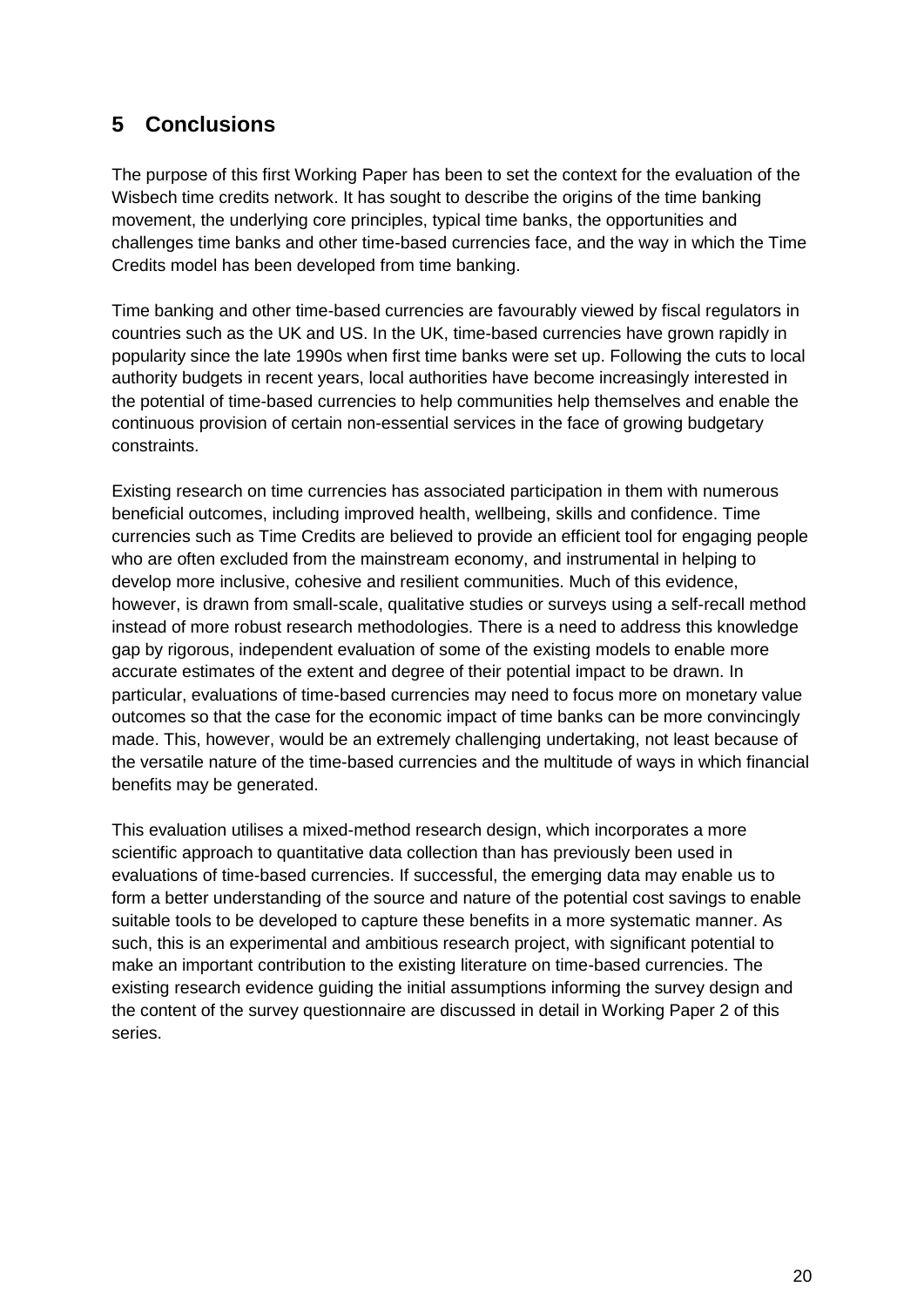## <span id="page-20-0"></span>**References**

Apteligen (2015) *Spice Time Credits: Impact*. Summer 2015 Findings.

Boyle, D. (2003) *The Co-Production Principle and Time Dollars*, http://timebanks.org/wpcontent/uploads/2014/01/Co-ProductionPrinciple.pdf (last accessed 14/10/2015).

Boyle, D., Clark. S. and Burns, S. (2006) *Co-Production by People Outside Paid Employment*. York and London: Joseph Rowntree Foundation and the New Economics Foundation.

Boyle, D. (2014) The Potential of Time Banks to Support Social Inclusion and Employability: An investigation into the use of reciprocal volunteering and complementary currencies for social impact. Luxembourg: Publications Office of the European Union, 2014

Boyle, D. and Bird, S. (2014) *Give and Take: How timebanking is transforming healthcare*. Gloucester: Timebanking UK.

Bretherton, J. and Pleace, N. (2014) *An Evaluation of the Broadway Skills Exchange Time Bank*. York: Centre for Housing Policy, University of York.

Cahn, E. (2004) *No More Throw-away People: The Co-Production Imperative* (2nd edition). Washington DC: Essential Books.

Cahn, E. and Gray, C. (2005) 'Using the coproduction principle: No more throwaway kids, *New Directions for Youth Development*, 106, Summer 2005, pp. 27-37.

Carroll, J. and Bellotti, V. (2015) 'Creating Value Together: The Emerging Design Space of Peer-to-Peer Currency and Exchange', CSCW 2015, March 14-18, 2015, Vancouver, BC, Canada.

Collom, E. (2007) 'The Motivations, Engagement, Satisfaction, Outcomes, and Demographics of Time Bank Participants: Survey Findings from The U.S. System', *International Journal of Community Currency Research*, 11, pp. 36-83.

Collom, E. (2011) 'Equal Time, Equal Value: Building Healthier Communities through Time Banking', 2010-2011 Provost's Research Fellowship Presentation, 3 February, 2012, University of Southern Maine.

Dentzer, S. (2003) 'Service Credit Banking', in Isaacs, S. and Knickman, J. (eds.) *To Improve health and Health Care, Volume V*. Washington DC: Robert Wood Johnson Foundation.

Granger, P. (2013) Valuing People and pooling resources to alleviate poverty through time banking. London: Rushey Green Time Bank.